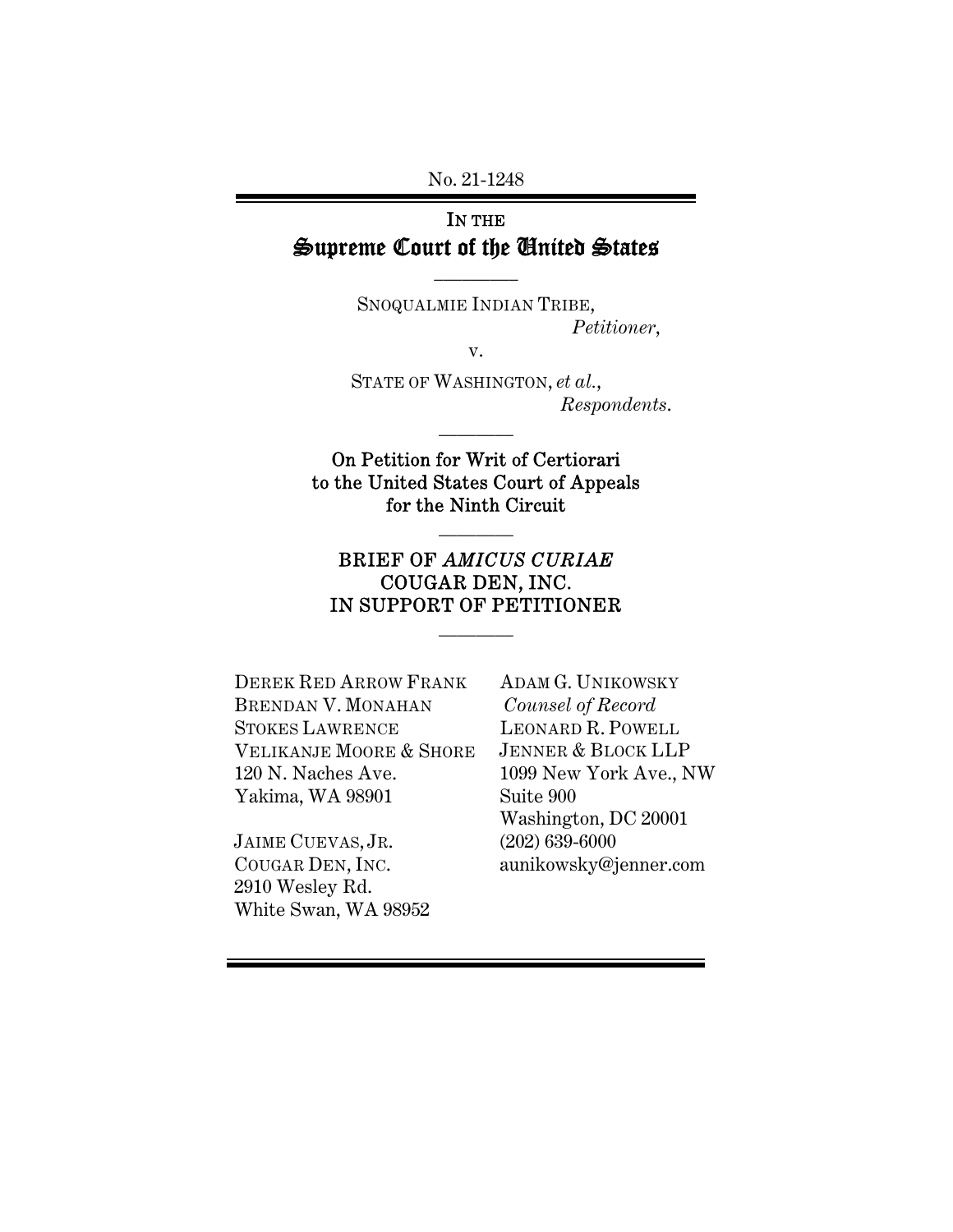# QUESTIONS PRESENTED

1. Whether the federal courts have the constitutional authority to unilaterally abrogate all rights guaranteed to an Indian Tribe under a treaty with the United States absent congressional action.

2. Whether the Ninth Circuit erred by applying issue preclusion to hold that Snoqualmie was not a party to the Treaty even though the Executive Branch expressly recognizes Snoqualmie as a Treaty party.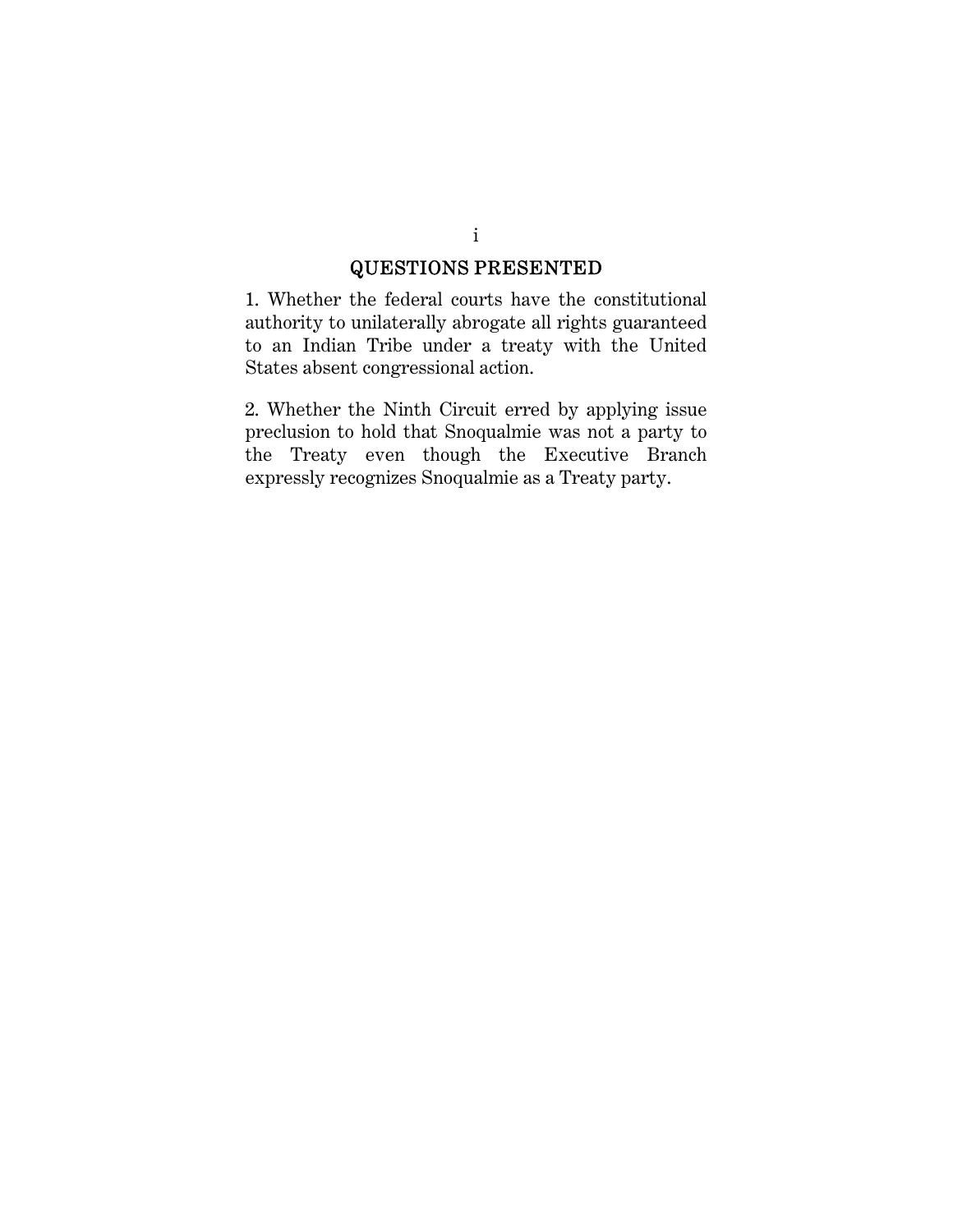## CORPORATE DISCLOSURE STATEMENT

ii

*Amicus* Cougar Den, Inc. has no outstanding shares or debt securities in the hands of the public, and it does not have a parent company. No publicly held company has a 10% or greater ownership interest in *amicus*.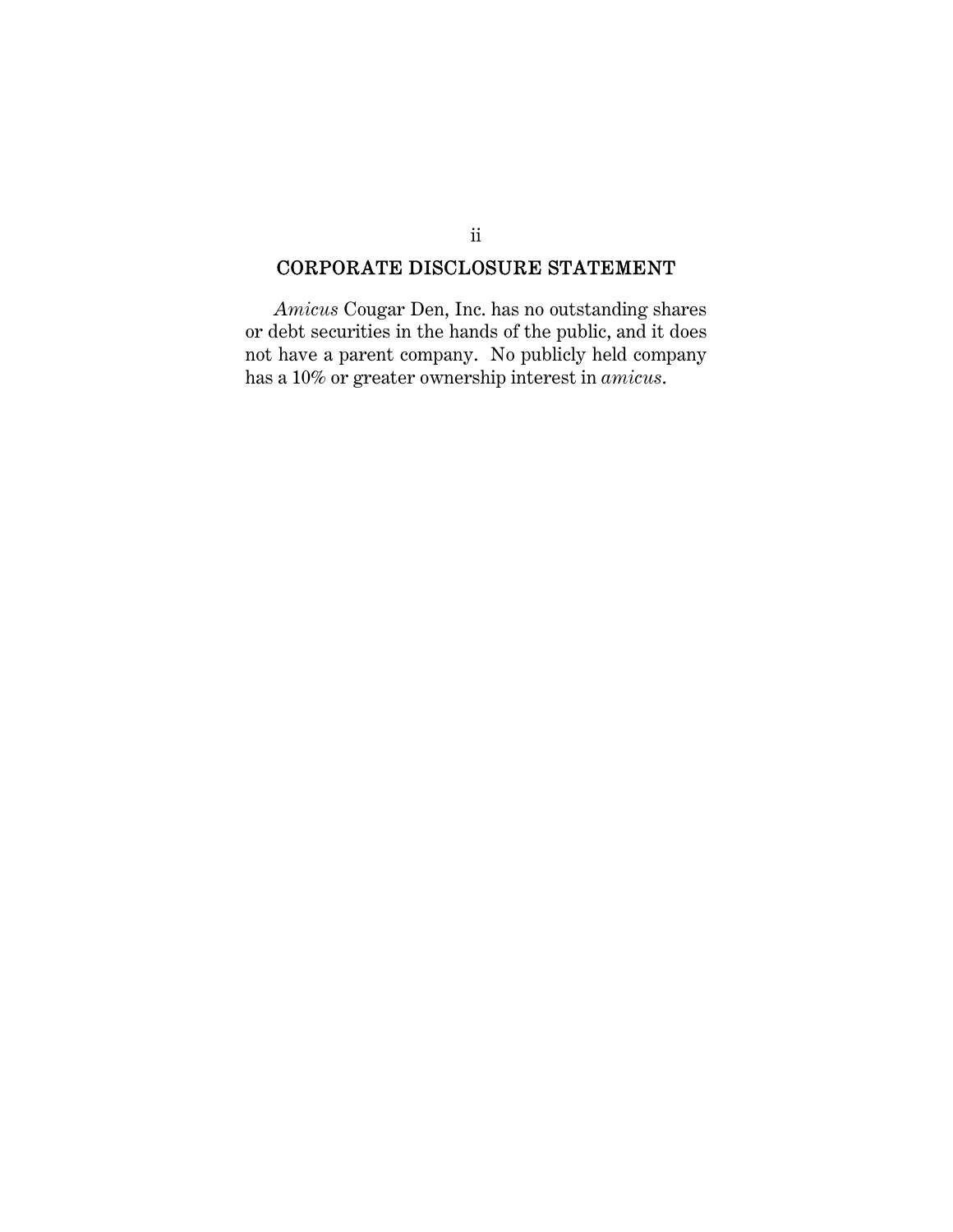# TABLE OF CONTENTS

|           | CORPORATE DISCLOSURE STATEMENT ii                                                                  |
|-----------|----------------------------------------------------------------------------------------------------|
|           |                                                                                                    |
|           |                                                                                                    |
|           |                                                                                                    |
|           |                                                                                                    |
|           |                                                                                                    |
| I.        | TREATIES REPRESENT LIVING<br>COVENANTS BETWEEN NATIONS<br>FOR THE BENEFIT AND<br>PROTECTION OF THE |
| A.        |                                                                                                    |
| <b>B.</b> | Promises Made, Life Protected 10                                                                   |
| C.        | Our Actions Today Breathe Life<br>into the Rights and Cultures                                     |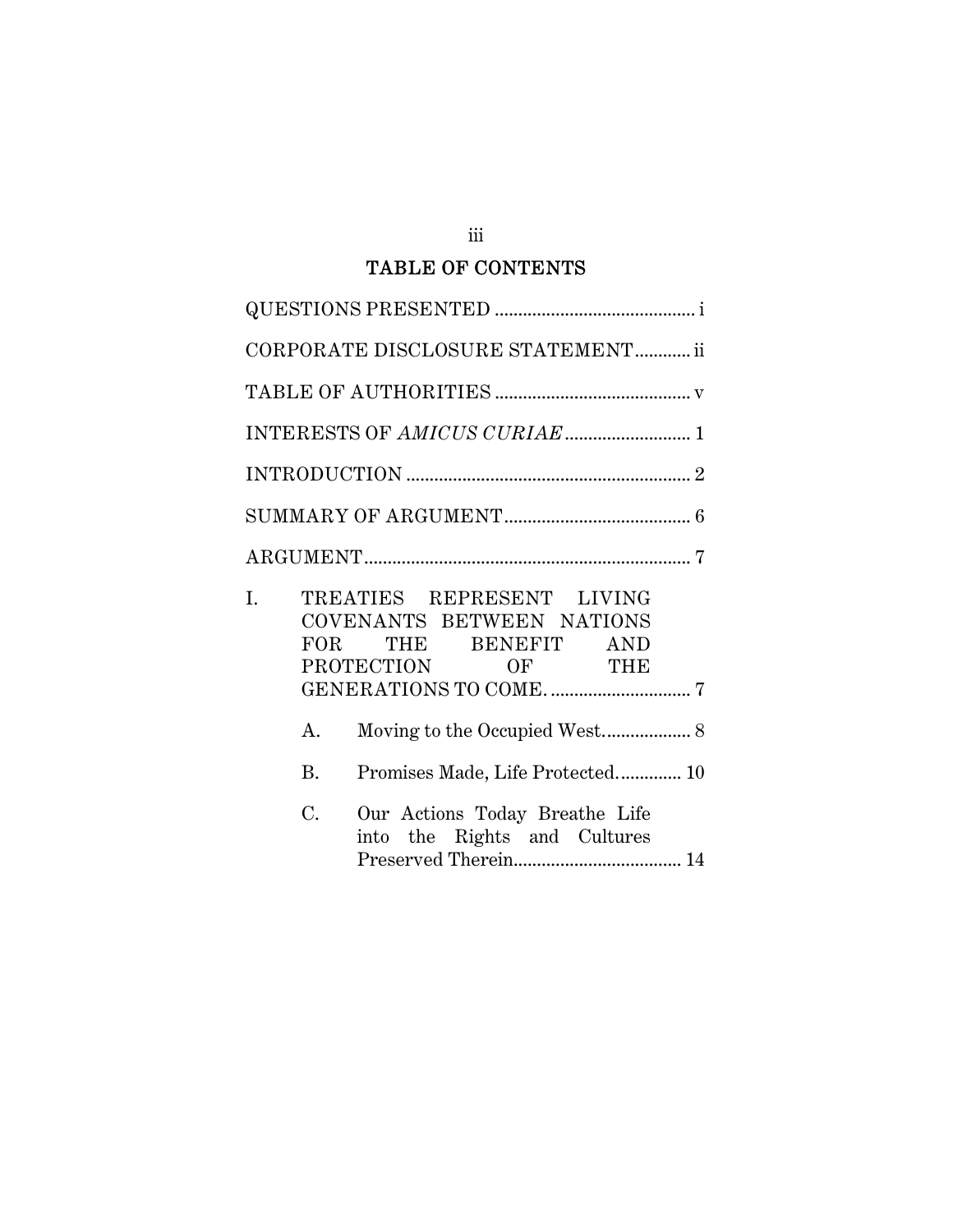| Н. |         | THE FEDERAL GOVERNMENT'S                                                              |
|----|---------|---------------------------------------------------------------------------------------|
|    |         | CONSTITUTIONAL ROLES FOR                                                              |
|    |         | TREATY RELATIONS ARE CLEAR:                                                           |
|    |         | THE EXECUTIVE ENFORCES, THE                                                           |
|    |         | LEGISLATIVE AFFIRMS AND                                                               |
|    |         | APPROVES, AND THE JUDICIARY                                                           |
|    |         |                                                                                       |
|    | $A_{-}$ | The Powers Conferred on the<br>Legislative and Executive<br>Branches of Government 19 |
|    | B.      |                                                                                       |
|    |         |                                                                                       |

iv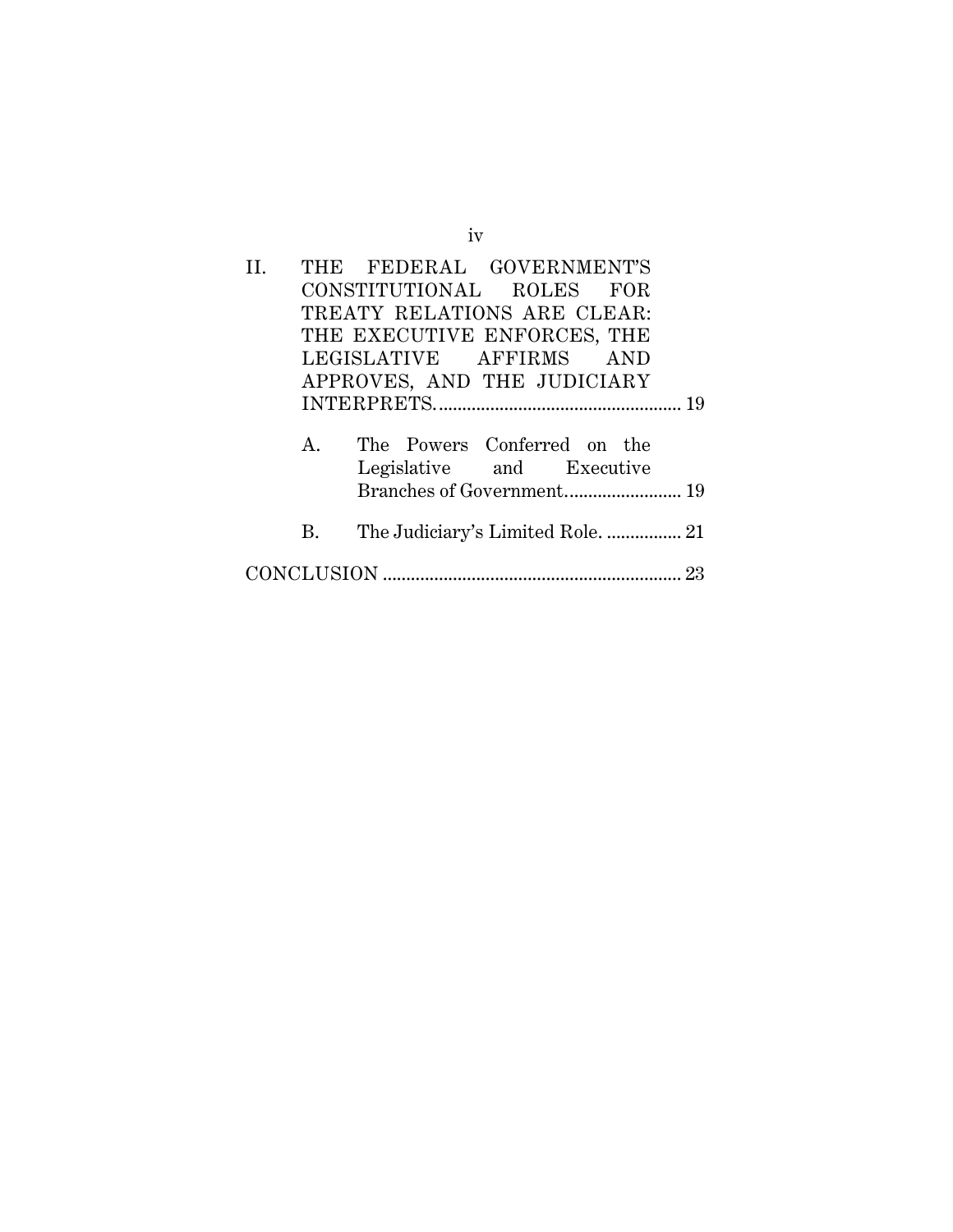# TABLE OF AUTHORITIES

#### CASES

| Beecher v. Wetherby, 95 U.S. 517 (1877)22                                            |
|--------------------------------------------------------------------------------------|
| Blake v. American Airlines, Inc., 245 F.3d                                           |
| Lone Wolf v. Hitchcock, 187 U.S. 553 (1903)22                                        |
| McGirt v. Oklahoma, 140 S. Ct. 2452 (2020)20, 23                                     |
| Samish Indian Nation v. United States,                                               |
| Seufert Brothers Co. v. United States, 249                                           |
| Tulee v. Washington, 315 U.S. 681 (1942)  15                                         |
| United States v. Dion, 476 U.S. 734 (1986)20, 22                                     |
| United States v. Lara, 541 U.S. 193 (2004) 19, 20                                    |
| United States v. Washington, 384 F. Supp.<br>312 (W.D. Wash. 1974), aff'd, 520 F.2d  |
| United States v. Washington, 476 F. Supp.<br>1101 (W.D. Wash. 1979), aff'd, 641 F.2d |
| United States v. Winans, 198 U.S. 371                                                |
| Washington State Department of Licensing<br>v. Cougar Den, Inc., 139 S. Ct. 1000     |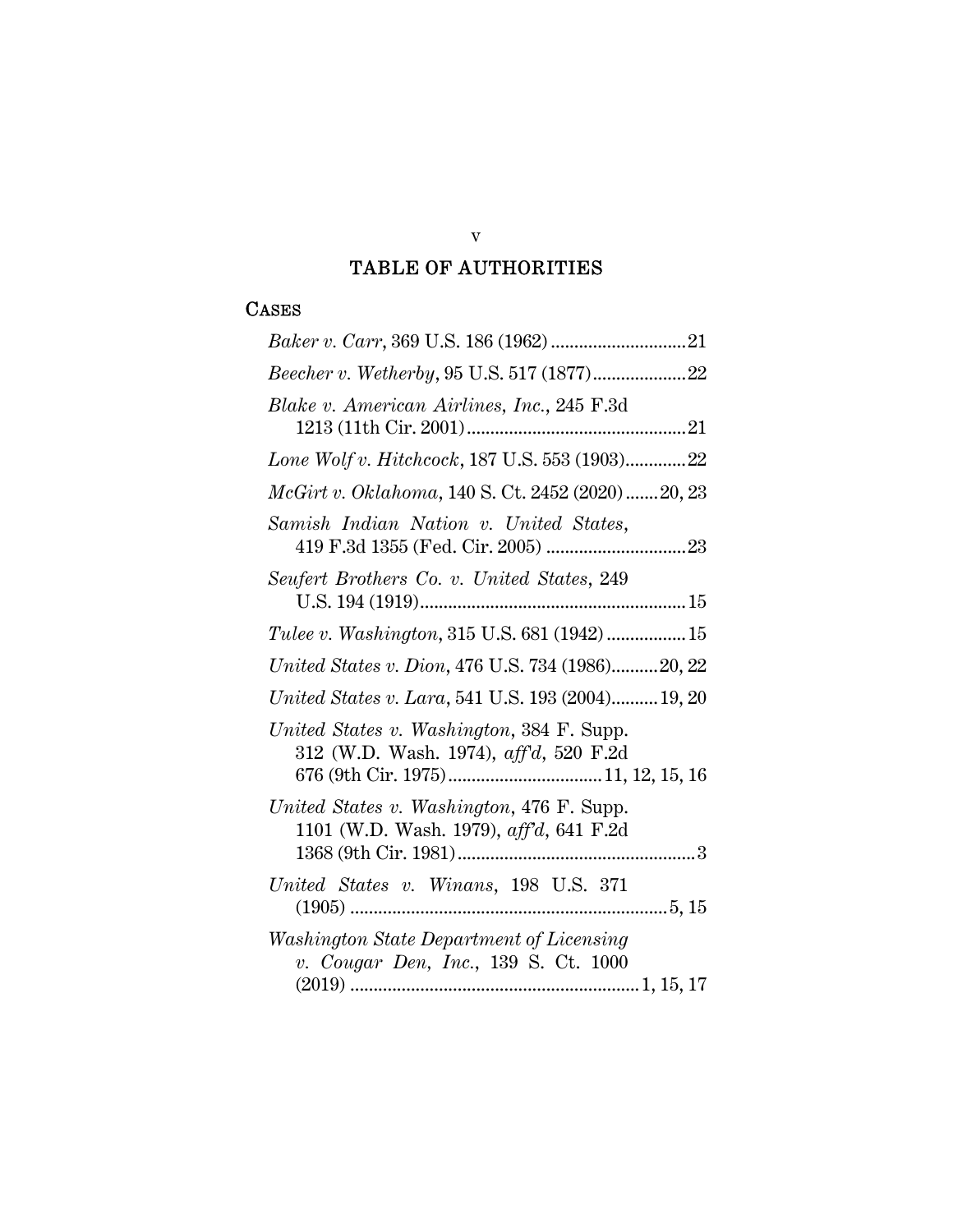| Washington v. Washington State                   |
|--------------------------------------------------|
| Commercial Passenger Fishing Vessel              |
| Ass'n, 443 U.S. 658 (1979), modified sub         |
| nom. Washington v. United States, 444            |
|                                                  |
|                                                  |
| Yakama Indian Nation v. Flores, 955 F.           |
| Supp. 1229 (E.D. Wash. 1997), aff'd sub          |
| nom. Cree v. Flores, 157 F.3d 762 (9th           |
|                                                  |
| Yakima Indian Nation v. Whiteside, 617 F.        |
| Supp. 735 (E.D. Wash. 1985), $\alpha f d \, sub$ |
| nom. Confederated Tribes & Bands of              |
| Yakima Indian Nation v. Whiteside,               |
| 828 F.2d 529 (9th Cir. 1987), aff'd in           |
| part, rev'd in part sub nom. Brendale v.         |
| Confederated Tribes & Bands of                   |
| Yakima Indian Nation, 492 U.S. 408               |
| 18                                               |

# CONSTITUTIONAL PROVISIONS AND STATUTES

vi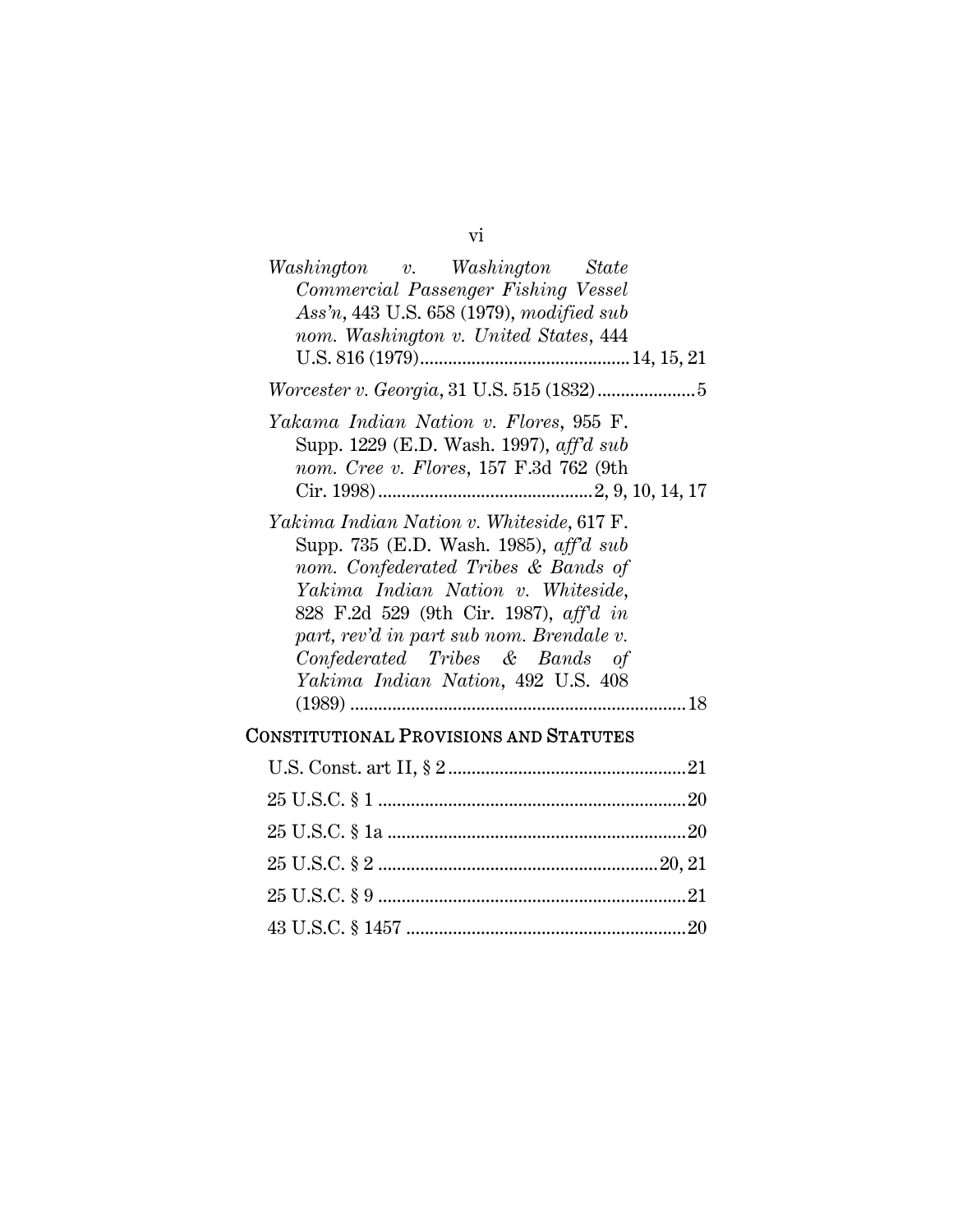# vii

| Certified Copy of the Original Minutes of<br>the Official Proceedings at the Council<br>in Walla Walla Valley, Treaty of 1855    |
|----------------------------------------------------------------------------------------------------------------------------------|
| Treaty with the Yakamas, 12 Stat. 951                                                                                            |
| OTHER AUTHORITIES                                                                                                                |
| Felix S. Cohen, Handbook of Federal                                                                                              |
| Final Determination To Acknowledge the<br>Snoqualmie Tribal Organization, 62<br>Fed. Reg. 45,864 (Aug. 29, 1997) 3, 19           |
| Alvin M. Josephy, Jr., The Nez Perce<br>Indians and the Opening of the<br>Northwest: Complete & Unabridged                       |
| Letter from Tara Sweeney, Assistant<br>Secretary, Indian Affairs, to Robert de<br>los Angeles, Chairman, Snoqualmie              |
| Nell Jessup Newton, Federal Power over<br><i>Indians: Its</i> Sources, Scope, and<br><i>Limitations</i> , 132 U. Pa. L. Rev. 195 |
|                                                                                                                                  |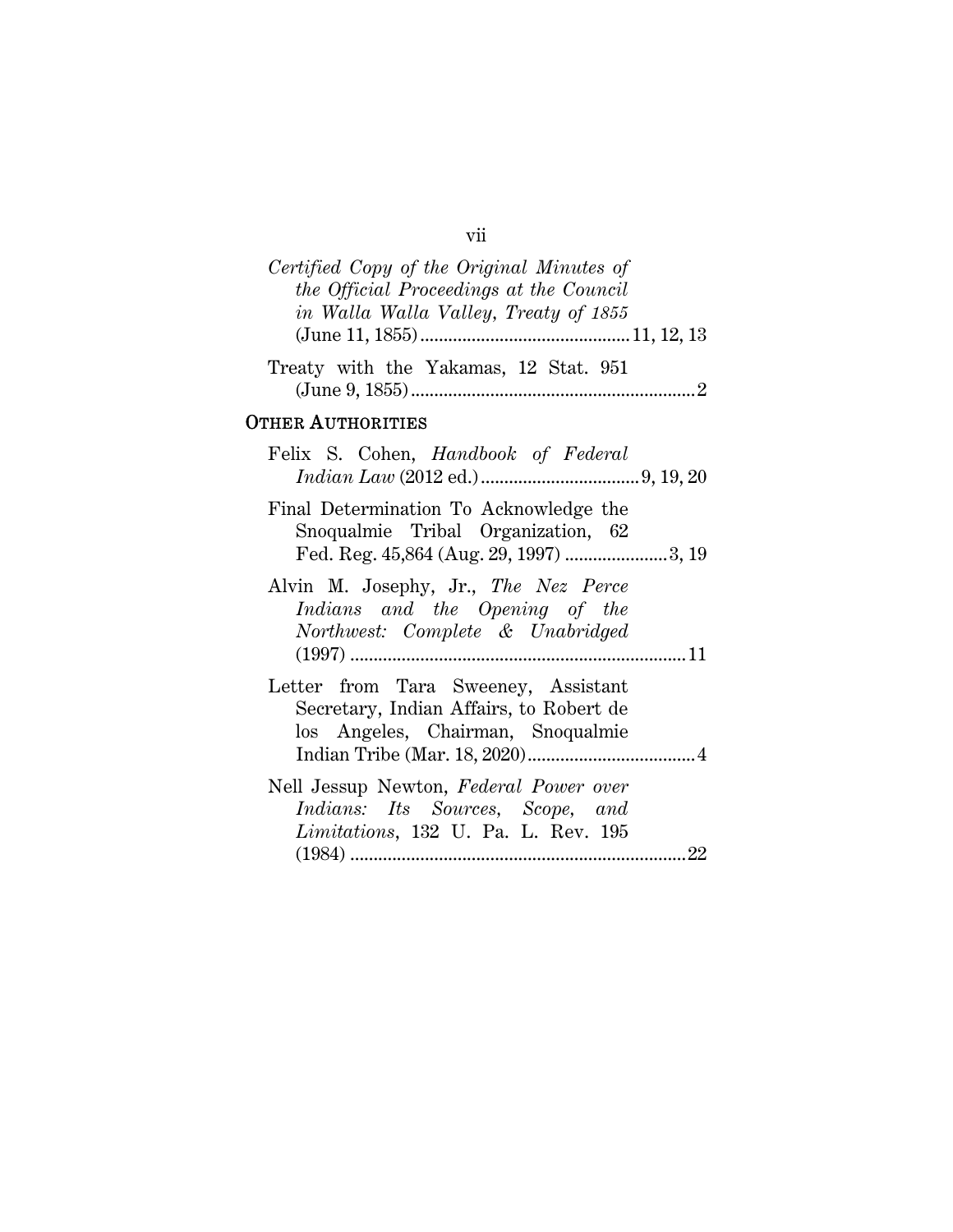#### INTERESTS OF *AMICUS CURIAE*1

*Amicus curiae* submits this brief in support of petitioner, the Snoqualmie Indian Tribe, a federally recognized Tribe and signatory to the Treaty of Point Elliot of 1855.2

*Amicus* Cougar Den, Inc. stands as an Indian enterprise that exercises its treaty rights, rights similar to those at issue here. As an *amicus*, Cougar Den hopes to (1) emphasize the importance of treaties as pre-constitutional bilateral agreements between sovereigns, whose covenants are expressly incorporated in Article VI of the U.S. Constitution as the supreme law of the land; (2) expound on the constitutional division of powers of the Legislative and Executive authorities over Indian affairs; and (3) outline the role the Judiciary maintains when interpreting the treaties it is bound to uphold.

In *Washington State Department of Licensing v. Cougar Den, Inc.*, 139 S. Ct. 1000 (2019), this Court

<sup>1</sup> Pursuant to Supreme Court Rule 37, *amicus* timely notified all parties of its intention to file this brief. Counsel of record for all parties gave their written consent to the filing of this brief. *Amicus curiae* states that no counsel for any party authored this brief in whole or in part, and that no entity or person other than *amicus curiae* and its counsel made any monetary contribution toward the preparation and submission of this brief.

<sup>2</sup> This brief will not weigh in on the interpretation of any specific treaty right of petitioner, but instead will discuss the importance of treaties and the role of this Court in upholding treaty-preserved rights and ensuring strict compliance with the Constitution and laws made in pursuance thereof.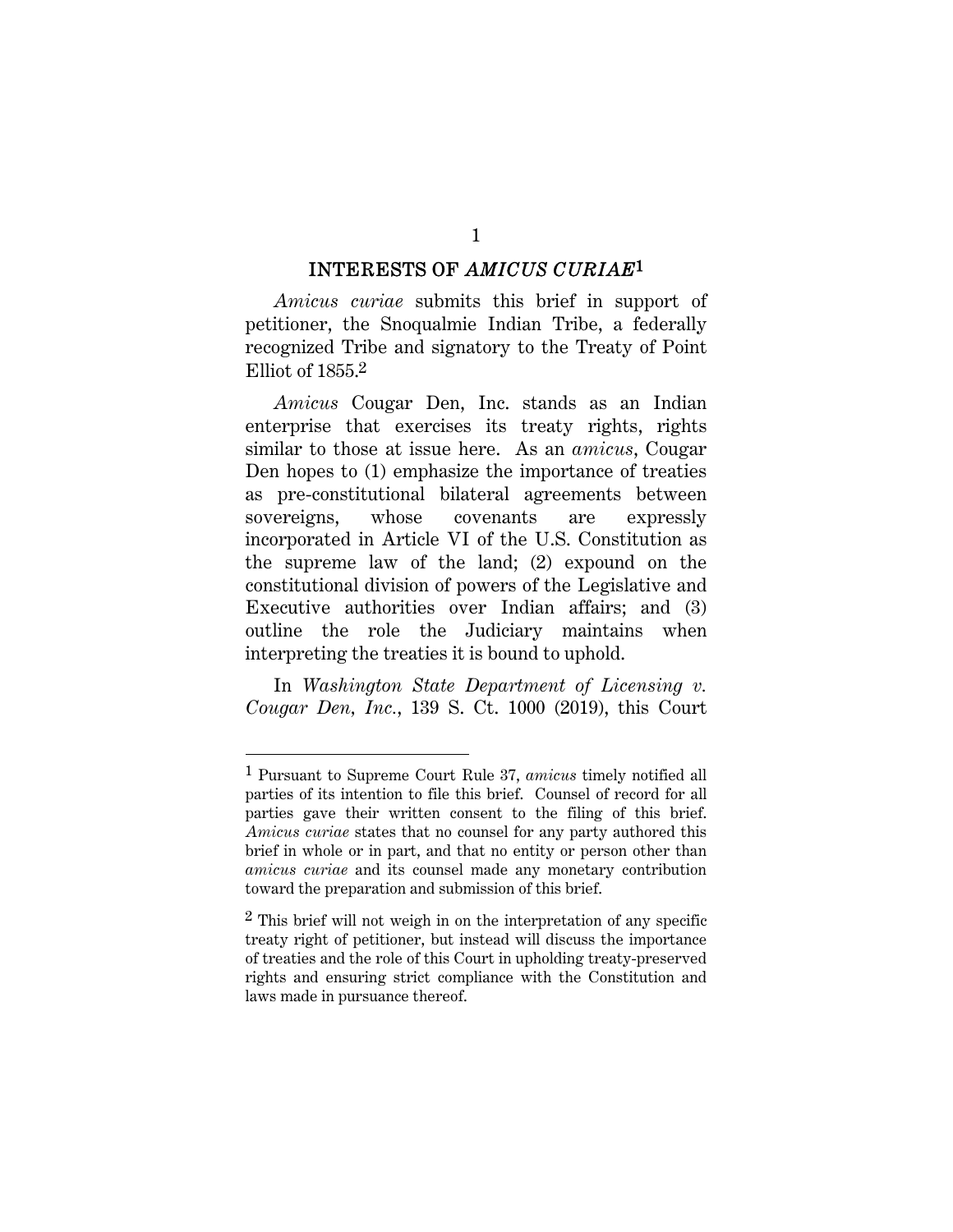vindicated and upheld *amicus curiae* Cougar Den's treaty right to travel and trade freely. Cougar Den is owned by "Punia"—Kip Richard Ramsey, Sr., an enrolled member and elder of the Confederated Tribes and Bands of the Yakama Nation ("Yakama Nation"). On June 9, 1855, the United States and the Yakama Nation entered into a treaty that defined rights between nations and acts as a "founding document" in the government-to-government relationship between sovereigns. *See* Treaty with the Yakamas, 12 Stat. 951 (June 9, 1855); *see also Yakama Indian Nation v. Flores*, 955 F. Supp. 1229, 1237-38 (E.D. Wash. 1997), *aff'd sub nom. Cree v. Flores*, 157 F.3d 762 (9th Cir. 1998).

*Amicus* Cougar Den's history of exercising and fighting to vindicate treaty rights is well documented, and it files this brief to alert this Court to the damaging precedent that would be established if certiorari were denied.

#### INTRODUCTION

*"If we make a treaty with you and our Great Chief and his council approves it, you can rely on all its provisions being carried out strictly."* 

- *General Palmer, Walla Walla Treaty Council, June 2nd, 1855.*

At the Walla Walla Treaty Council, United States Agent General Palmer promised that the United States would carry out the provisions in our Treaties strictly. Like our people on the east side of the Cascades, the Snoqualmie Tribe to the west signed the Treaty of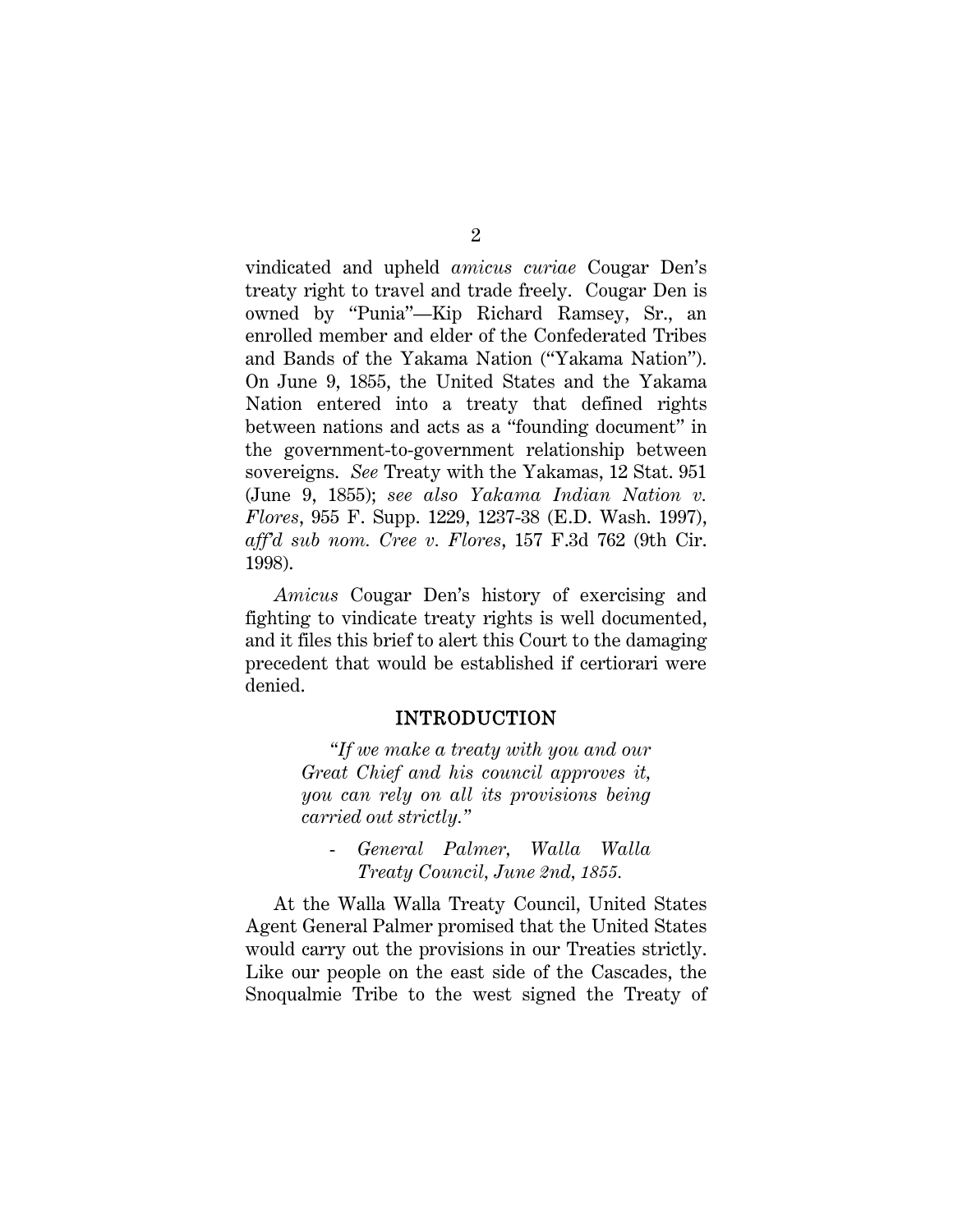Point Elliot relying on what Governor Isaac I. Stevens and General Palmer guaranteed. Unlike the Yakamas, Snoqualmie did not receive a reservation as promised and were left to live among the settlers, waiting.

Snoqualmie people continued to live throughout their ancestral homeland. The United States, however, determined Snoqualmie to be landless and removed their status as a federally recognized Tribe during the Termination Era of the 1950's. Subsequently, Snoqualmie people sought to join in the hallmark case of *United States v. Washington*, 476 F. Supp. 1101 (W.D. Wash. 1979), *aff'd*, 641 F.2d 1368 (9th Cir. 1981), hoping to claim the fishing rights memorialized in their Treaty. The court denied their rights under the pretext that its tribal members "intermarried with non-Indians" and took "up the habits of non-Indian life, and lived as citizens of the State of Washington in non-Indian communities." *Id.* at 1103, 1108-09.

Snoqualmie eventually reclaimed a fragment of their Treaty promises. One hundred sixty-five years after the Treaty was signed, in 1997, the United States formally recognized Snoqualmie. The Department of Interior confirmed Snoqualmie's status as both a Treaty signatory and a federally recognized Tribe holding political and cultural cohesion dating back to 1855. *See* Final Determination To Acknowledge the Snoqualmie Tribal Organization, 62 Fed. Reg. 45,864, 45,865 (Aug. 29, 1997). In 2020, Snoqualmie obtained a small section of their ancestral homeland as promised. The Executive Branch recognized Snoqualmie under federal law, and determined that Snoqualmie and its people maintained continuity from the time it signed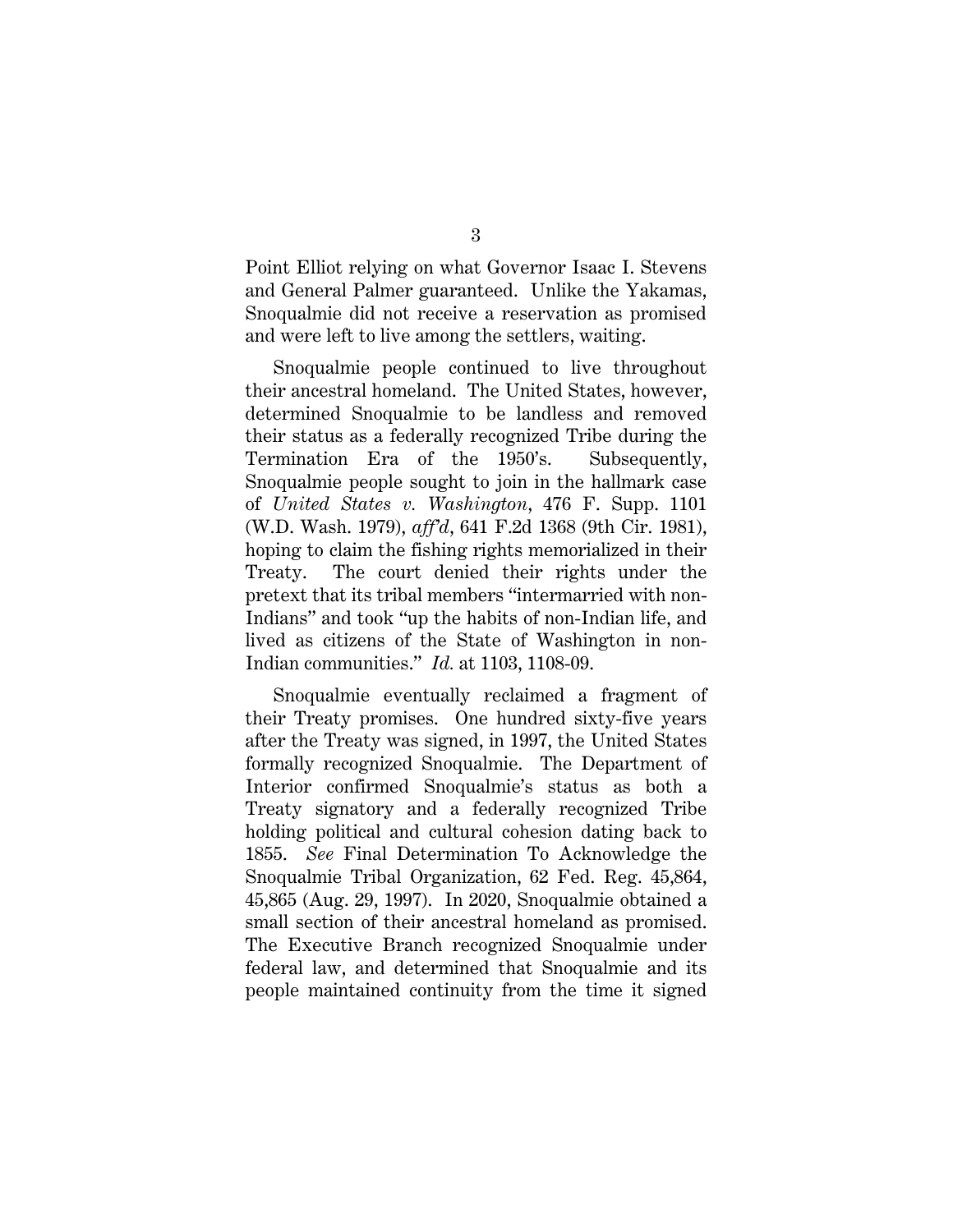the Treaty of 1855, stating "Snoqualmie [was] a party to the Treaty" and that the Treaty "remains in effect." Letter from Tara Sweeney, Assistant Secretary, Indian Affairs, to Robert de los Angeles, Chairman, Snoqualmie Indian Tribe 7, 38-39 (Mar. 18, 2020) ("Sweeney Letter"). To Snoqualmie, this fact was never in doubt.

Despite these federal actions, Washington State, a non-treaty party, determined in 2019 that Snoqualmie lacked off-reservation hunting and fishing rights. Looking to the federal courts to uphold the words of their Treaty, Snoqualmie challenged the state's unlawful determination of rights. Rather than follow the actions of the Executive, the district court and Ninth Circuit broke from the judiciary's role, failed to interpret and enforce the words of the Treaty, and chose instead to abrogate Snoqualmie's Treaty rights via the discretionary rule of issue preclusion.

Treaties represent intergovernmental agreements between sovereign nations who came together for terms of peace. Treaties contain promises our ancestors preserved and promises the United States made for the mutual benefit of both sovereigns. As stated by Chief Justice John Marshall nearly 200 years ago:

> The Indian nations had always been considered as distinct, independent political communities, retaining their original natural rights, as the undisputed possessors of the soil, from time immemorial…. The very term 'nation,' so generally applied to them, means 'a

4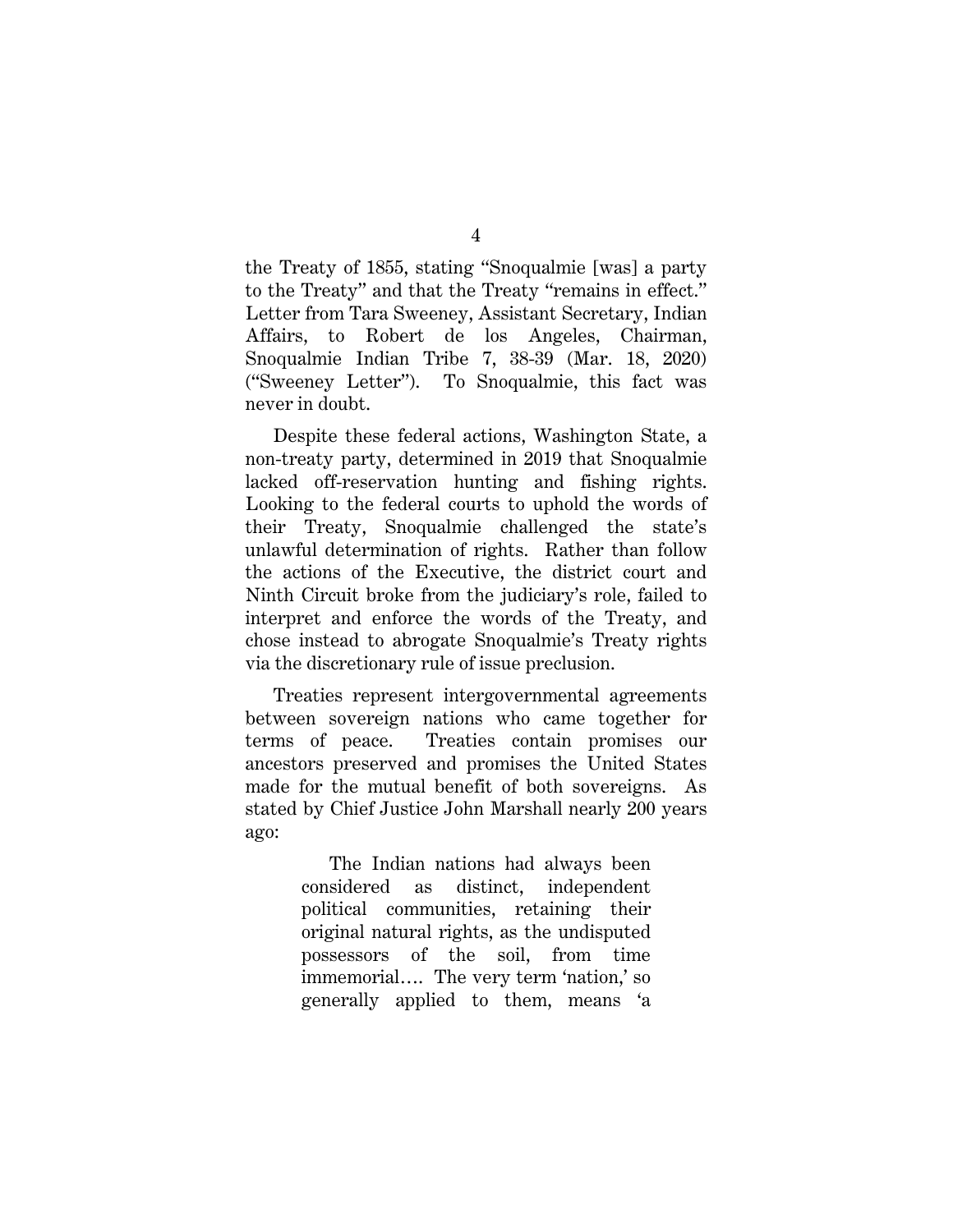5

people distinct from others.' The constitution, by declaring treaties already made, as well as those to be made, to be the supreme law of the land, has adopted and sanctioned the previous treaties with the Indian nations, and, consequently, admits their rank among those powers who are capable of making treaties. The words 'treaty' and 'nation' are words of our own language, selected in our diplomatic and legislative proceedings, by ourselves, having each a definite and well understood meaning. We have applied them to Indians, as we have applied them to the other nations of the earth. They are applied to all in the same sense.

*Worcester v. Georgia*, 31 U.S. 515, 519 (1832). "In other words, the treaty was not a grant of rights to the Indians, but a grant of right from them…. And the form of the instrument and its language was adapted to that purpose." *United States v. Winans*, 198 U.S. 371, 381–82 (1905).

These Treaties were entered into by the Executive and ratified by Congress. The Judiciary's role is to interpret the ratified treaties; it is unable to abrogate Treaty terms without clear congressional direction. The lower courts violated this Constitutional mandate. The Supreme Court should grant certiorari to stable the balance of federal power to align with the Constitution and longstanding principles of Indian policy.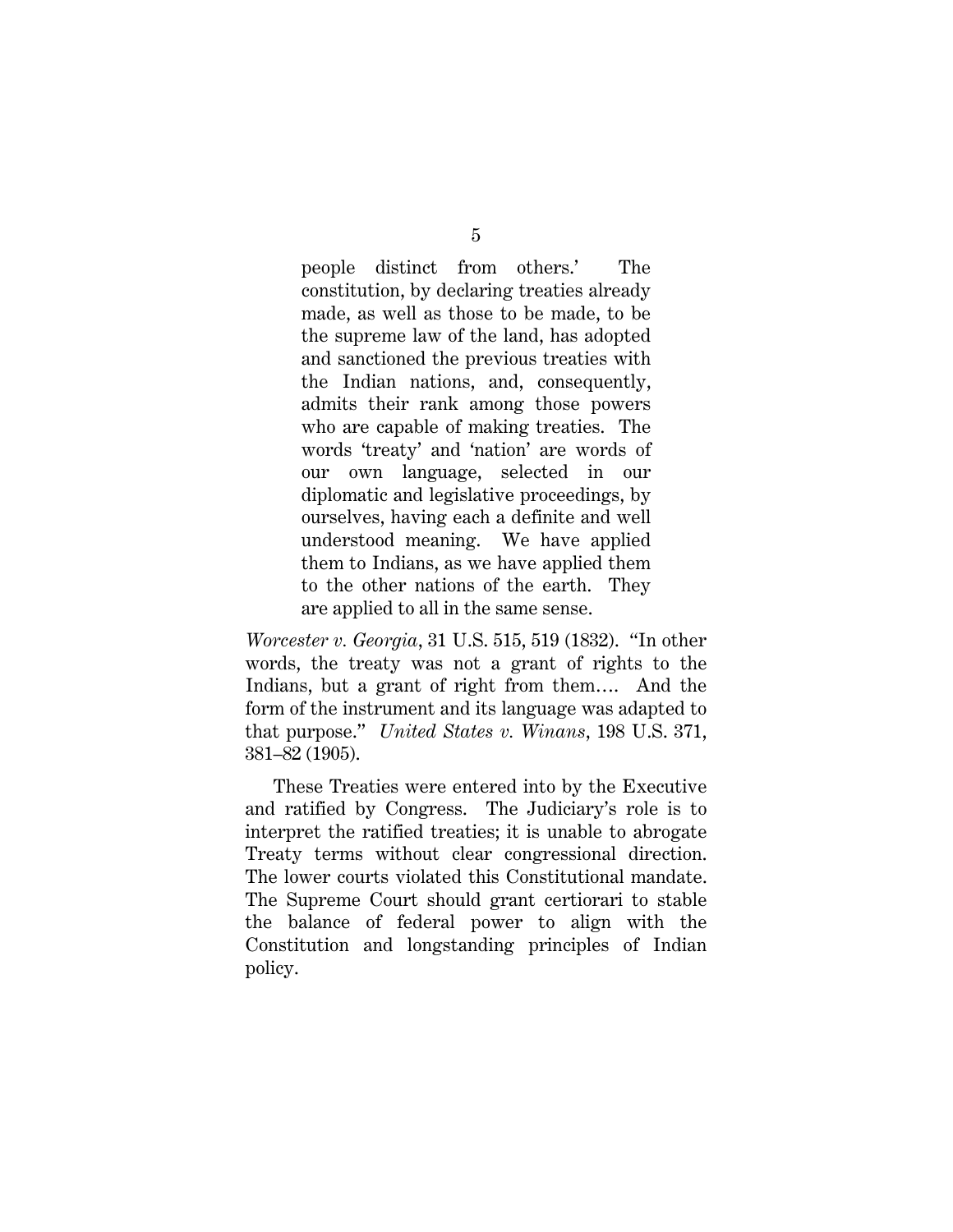#### SUMMARY OF ARGUMENT

In federal Indian law, each branch of government exercises specific power under express restraints. The powers of each branch of government are informed by the historical interplay of federal and indigenous relationships. Both the powers and the limitations on each branch must remain in place for the security and safety of Indian People and the unfulfilled promises buried throughout time. Legislative policymakers, executive branch administrators, and the courts owe a leveled respect to the rights of Indian Tribes which stem from their preexisting sovereignty—a sovereignty memorialized in the Constitution.

Each branch of government has separate roles in their relationships with Tribes. The Executive Branch drafted our treaties and may today federally recognize a Tribe. The Legislative Branch historically ratified treaties; today it approves tribal recognition through legislation and holds a plenary power over Indian affairs pursuant to the Commerce Clause. Finally, the Judiciary interprets the words of the treaties and the Acts of Congress, and determines how each applies to Indian Tribes and their people. To us, these constitutional principles and bedrock tenets of Federal Indian law are pillars of security for the treatypromises made with our people, with our elders, and for the children of our children. Each promise that was written, signed, and ratified warrants a prophetic caliber of reverence to the lives lost to a series of assurances between proud cultures, native and nonnative.

6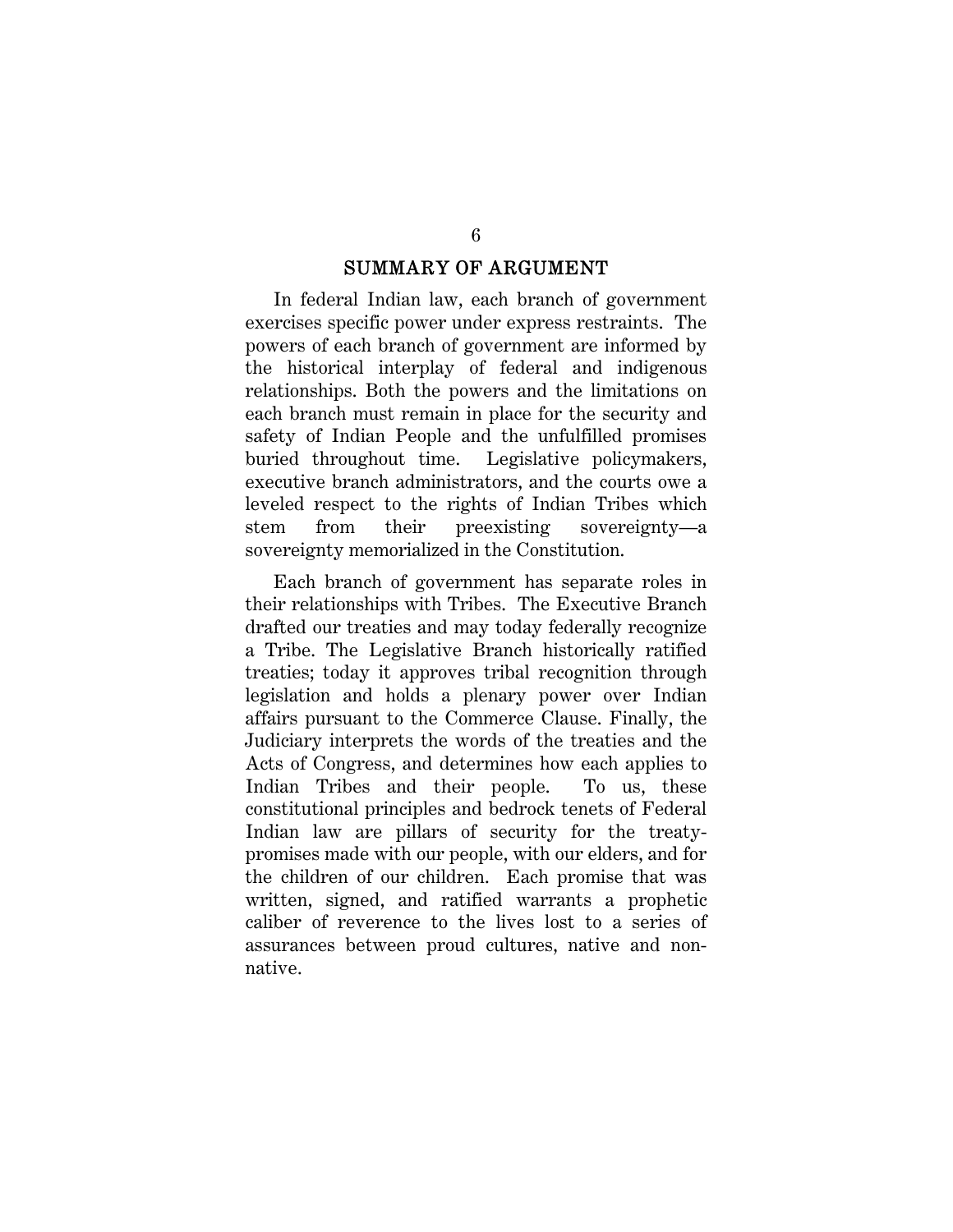Before the Court is a Tribe and its people whose ancestors attended a Treaty Council called by an agent of the Executive Branch, and whose ancestors listened to and held the words of the Executive's interpreters and purposefully chose to sign a Treaty subsequently ratified by the Legislative Branch. The district court and the Ninth Circuit below failed their duty to protect and interpret the words of the ratified Treaty. The lower courts usurped constitutional authority, overriding executive determinations that Snoqualmie is a party to the Treaty of Point Elliot whose members are entitled to exercise the hunting rights preserved behind the ink on the Treaty's parchment. The courts reached this decision in contravention of executive and legislative acts, and their holdings conflict directly with the division of powers set forth in the Constitution.

#### ARGUMENT

I. TREATIES REPRESENT LIVING COVENANTS BETWEEN NATIONS FOR THE BENEFIT AND PROTECTION OF THE GENERATIONS TO COME.

> *"I shall do you no wrong and you do me none, both our rights shall be protected forever; it is not for ourselves here that we are talking, it is for those that come that we are speaking.*

*- Chief Lawyer, Walla Walla Treaty Council, June 4th, 1855.*

To understand the importance of a treaty right, the Court must consider the heavy and honest history behind treaty negotiations. With that history in view,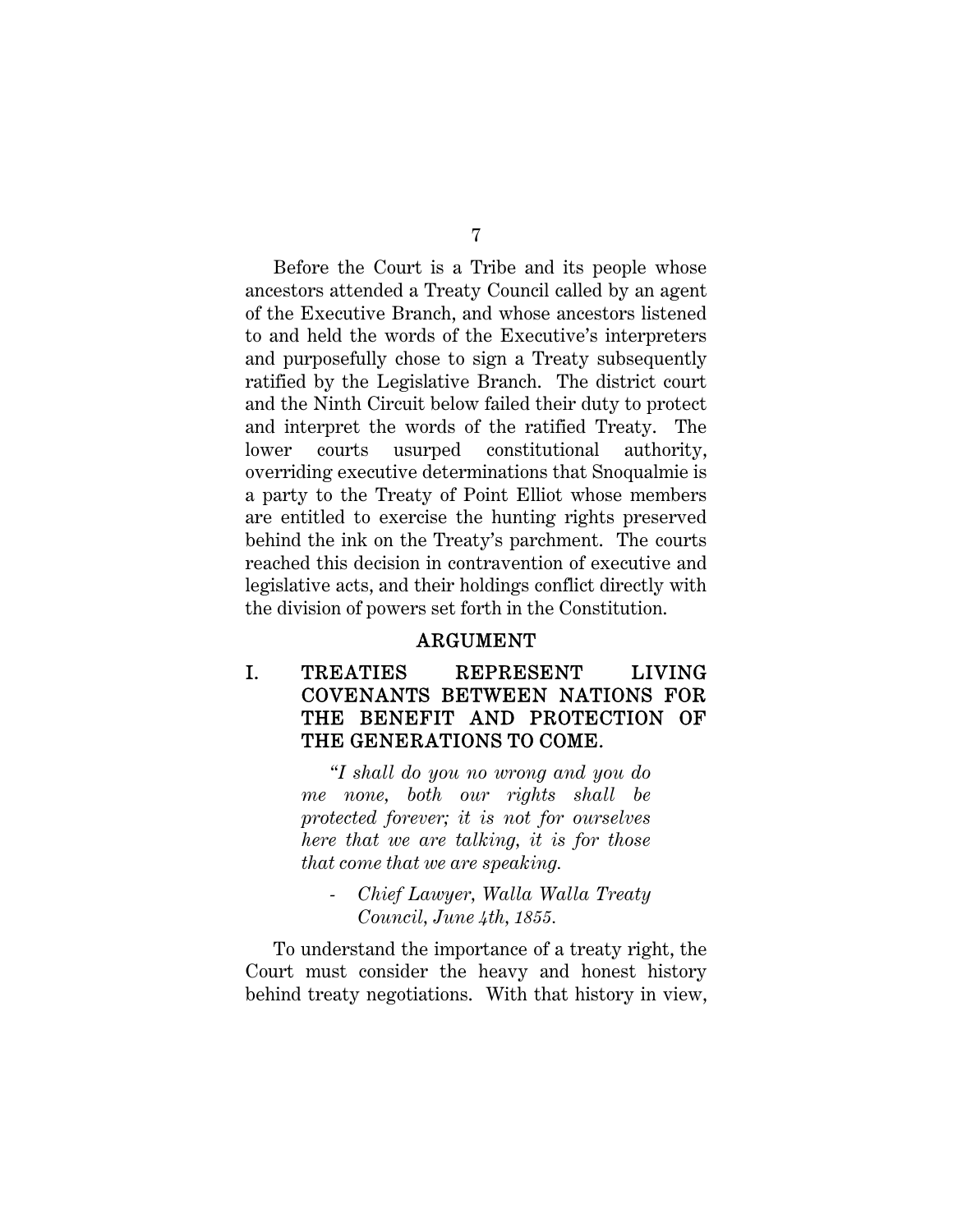it becomes clear why treaty rights cannot be abrogated or diminished without congressional action. Each promise made, memorialized, and congressionally ratified signifies pieces of our cultures we practice today.

The discussions below illustrate the experiences of the Tribes to the east of the Cascades, and while all Tribes are distinct from one another, our ancestors both in the east and west of the Washington Territory approached each Treaty Council with a parallel heart. This section will provide that heart and the context of treaty negotiations, discussing (1) early American history and the move west; (2) the weight of the promises made at the treaty grounds; and (3) how we breathe life into the preserved promises and cultures secured by our ancestors.

## A. Moving to the Occupied West.

*"[O]ur people continued coming; every year vessels came until our people got as numerous as the leaves on the trees. It was but a few years before [the Indians'] game was all killed off; for the white man killed the game as well as the Indians...."* 

- *Gen. Palmer, Walla Walla Treaty Council, May 31st, 1855.* 

Manifest destiny consumed American people with a directive to colonize the west for non-Indian settlement. Indian lands filled with pioneer families, and the fact the land belonged to our people remained unimportant to the settlers. The Tribes holding

8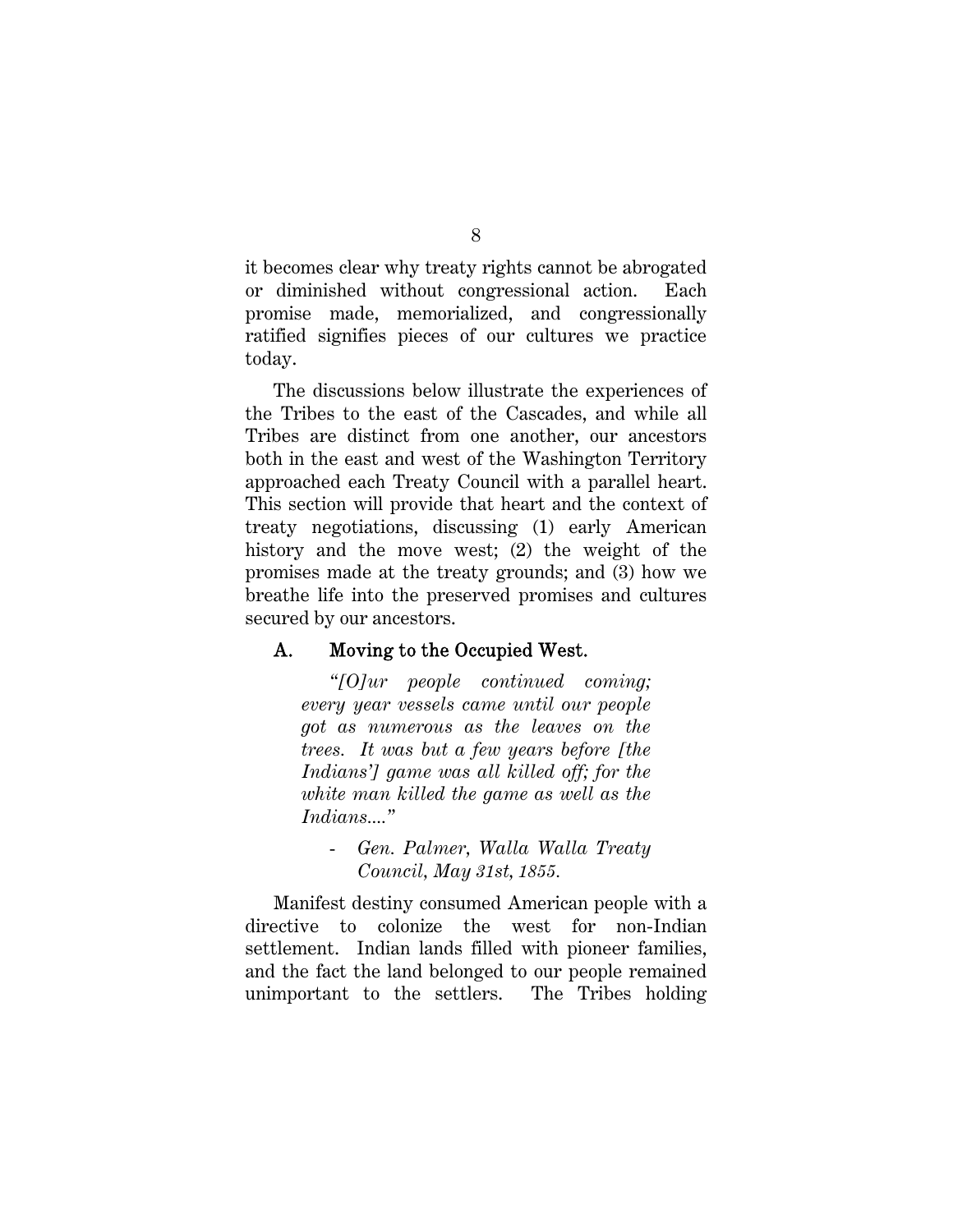original Indian title to the lands within the Washington and Oregon Territories played no role in property decisions. As the settler population increased in the Pacific Northwest territories, the need for a transcontinental railroad was apparent and the legal right to indigenous lands became a principal issue.

The United States historically dealt with intergovernmental Indian affairs through powers delegated to the branches of government by the Constitution. "The Constitution both defines and limits national powers, and, as interpreted by the Supreme Court, provides ample support for the national regulation of Indian affairs." Felix S. Cohen, *Handbook of Federal Indian Law* § 5.01[1] at 383 (2012 ed.). The Treaty Clause granted power to the President to negotiate treaties subject to ratification by the Senate, and this has stood as the principal foundation for contemporary federal power over Indians and their territories. *Id.* § 5.01[2] at 386. Pursuant to this power, the President authorized agents of the federal government to negotiate treaties with Indian Tribes.

Governor Isaac I. Stevens represented the treatymaking agent of the United States for the Tribes in the Pacific Northwest. Governor Stevens served as the Territorial Governor and Superintendent of Indian Affairs for the Washington Territory. He also served as Chief Engineer of the Northern Division of the Pacific Railroad Surveys chartered by Congress to ascertain the transcontinental railroad route. *Yakama Indian Nation*, 955 F. Supp. at 1240. At the time, United States policy favored settlement of the northwest but sought to avoid hostilities. *Id.* Stevens's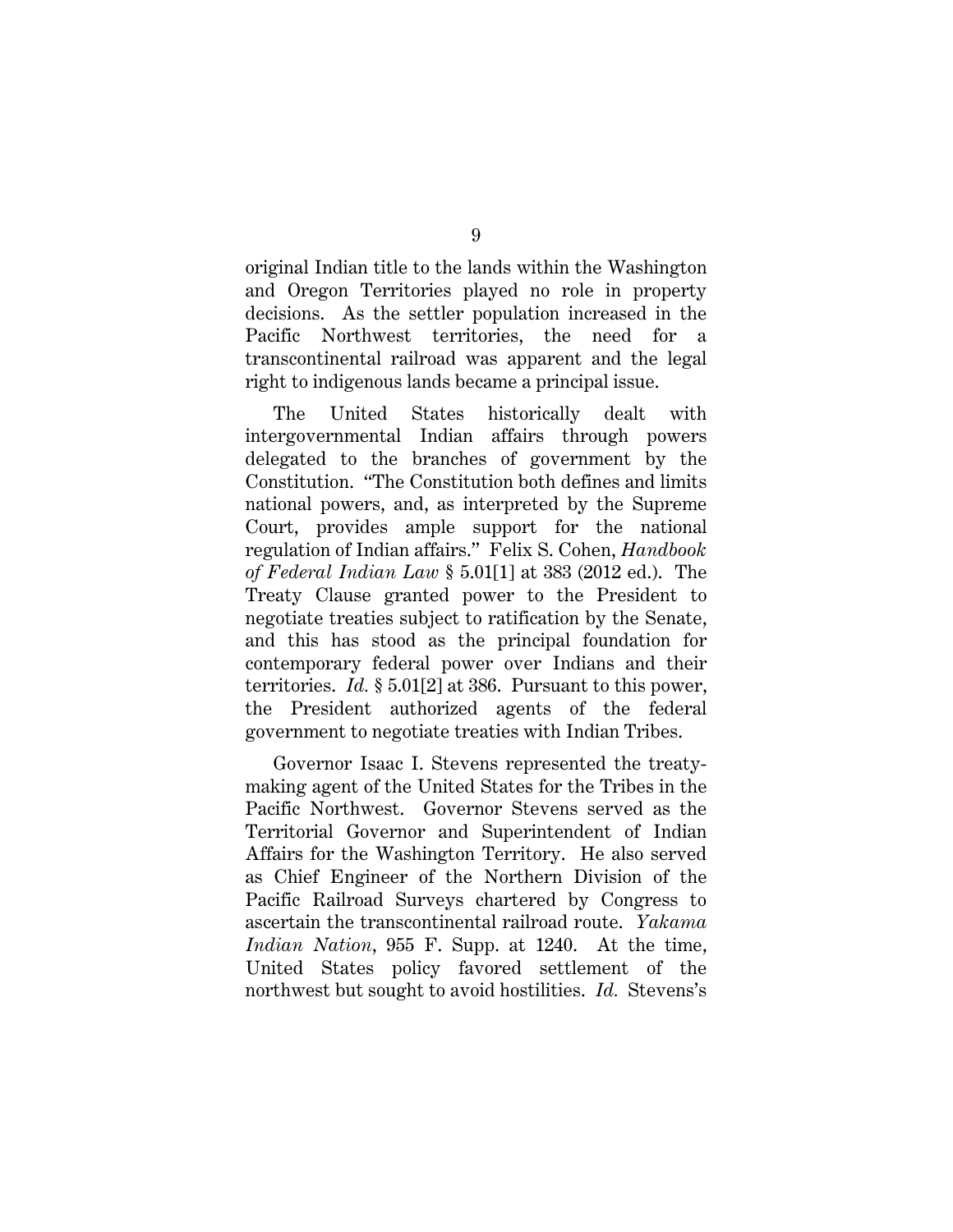duties therefore required him to quickly but peacefully negotiate treaties with our Tribes because our lands were important to the railway and settling of the territory. *Id.* at 1240-41. Consequently, the Treaty Councils of 1855 were called.

#### B. Promises Made, Life Protected.

*"Looking Glass knows that in this reservation settlers cannot go, that he can graze his cattle outside of the reservation on lands not claimed[,] ... that he can catch fish at any of the fishing stations, that he can kill [g]ame and can go to Buffalo when he pleases, that he can get roots and berries on any of the lands not occupied...."* 

*- Gov. Stevens, Walla Walla Treaty Council, June 9th, 1855.*

Similar to the councils west of the Cascade Mountain Range, and like the Treaty Council of Point Elliot, Governor Stevens called and set the 1855 Walla Walla Treaty Council for the Tribes east of the Cascades. As powerful sovereign nations, the Tribes were unafraid and ensured Governor Stevens understood that fact through illustrations of power and verbal challenges to the truth of the United States agents' words. Importantly, both treaty parties understood the treaty negotiations were fragile, and each side considered diplomatic demands in hope to obtain peace and safety for their people.

At the Walla Walla Treaty Grounds, many Tribes gathered. For the Yakama Nation, it produced

10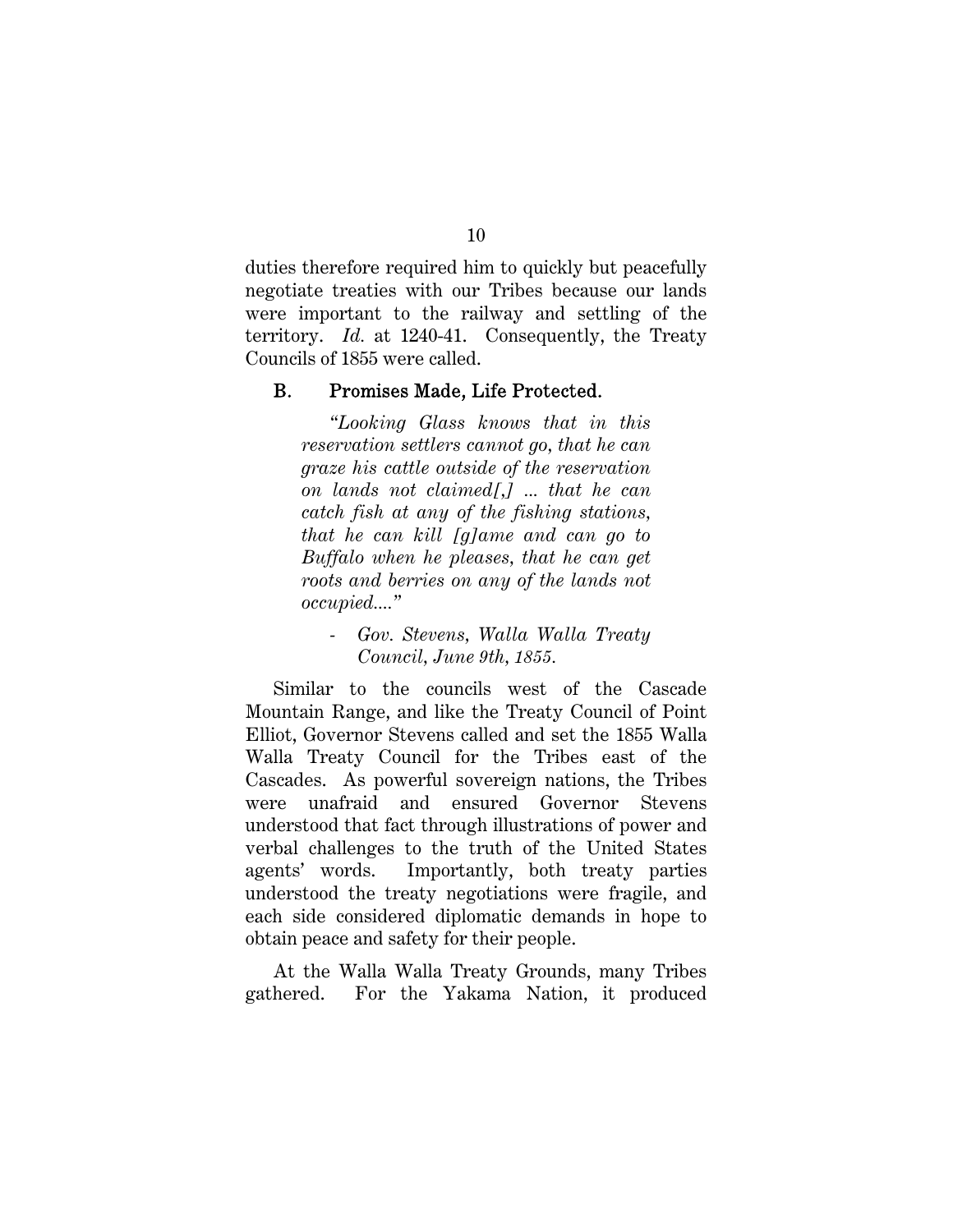representatives from the: Yakama, Palous, Pisquouse, Wenatshapam, Klikatat, Klinquit, Kow-was-say-ee, Liay-was, Skin-pah, Wish-ham, Shy-iks, Oche-chotes, Kamilt-pah, and Se-ap-Cat. Treaty of 1855, preamble. Also in attendance were representatives of the Cayuse, the Walla Wallas, the Umatillas, the Spokanes, and the Oak-kin-a-kanes. *See Certified Copy of the Original Minutes of the Official Proceedings at the Council in Walla Walla Valley, Treaty of 1855* (June 11, 1855) (hereinafter "Treaty Min."). As a show of force and power the Tribes possessed, the Nez Perce Tribe entered the treaty grounds with a cavalry of 2,500 "warriors mounted on fine horses ... riding at a gallop, two abreast, naked to the breech-clout, their faces covered with white, red, and yellow in fanciful designs." Alvin M. Josephy, Jr., *The Nez Perce Indians and the Opening of the Northwest: Complete & Unabridged* at 316 (1997). Our grandfathers understood why they were at the Treaty Council, and they wanted to ensure the government agents understood this as well.

The Treaty negotiations were anything but simple. Many Tribes were present, and each spoke different languages. *See United States v. Washington*, 384 F. Supp. 312 (W.D. Wash. 1974), *aff'd*, 520 F.2d 676 (9th Cir. 1975). When discussing the English terms of each Treaty, a language unknown to most of the tribal representatives present, the terms were translated by a United States interpreter using the Chinook Jargon. *Id.* at 331. This Jargon, having about three hundred words in its vocabulary and known only to some tribal representatives, could express basic concepts but not the complex or implied meanings of each treaty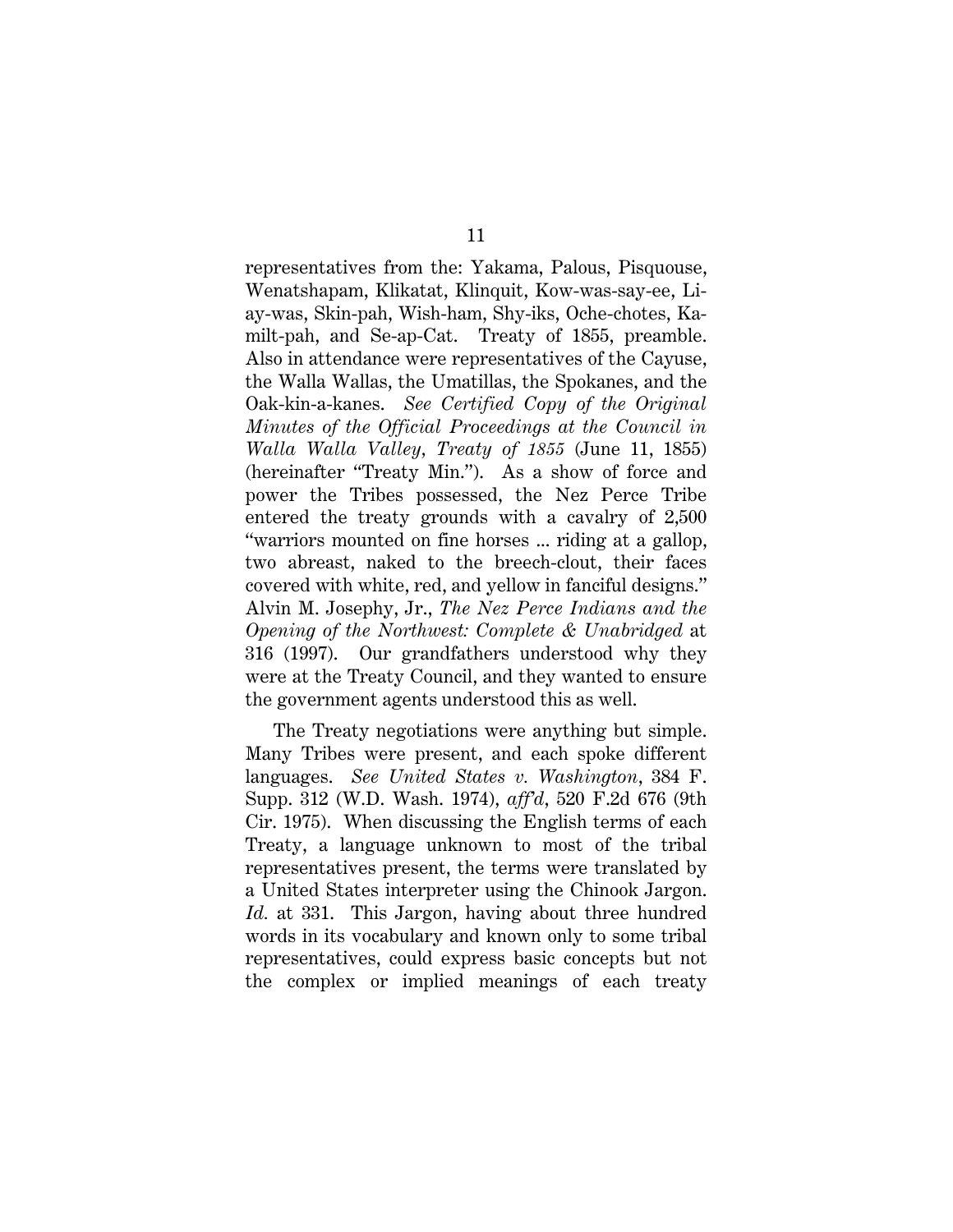provision. *Id.* at 330. This is why when construing any treaty between the United States and an Indian Tribe, courts must consider historical context and keep "in mind that the negotiations for the treaty [were] conducted, on the part of the United States ... by representatives skilled in diplomacy, masters of a written language, understanding the modes and forms of ... their law, and assisted by an interpreter employed by themselves." *Id.*

Although coercion was prevalent, the United States agents negotiated with the Tribes understanding that conversations with our sovereign nations required persuasion and agreement. For example, Governor Stevens originally proposed only two reservations, placing many of the Tribes together. When Tribes showed their displeasure with the proposed reservations, General Palmer explained to them that "when we quit talking yesterday your minds were very much troubled ... [when w]e desired first to have you go all to one place." Treaty Min. at 90.

Rather than force the Indians together, the agents proposed another reservation for the Cayuses, the Walla Wallas, and the Umatillas. *Id.* These bilateral considerations demonstrated that the Treaty Council was an intergovernmental negotiation between powerful sovereigns. Indeed, at no point did the Tribes plead with the federal agents for anything, but remained skeptical and even challenged the words of the country's agents. Multiple moments in the record show the Tribes asked for the agents to speak straightforwardly, saying "Your words since you came here have been crooked." *Id.* at 85.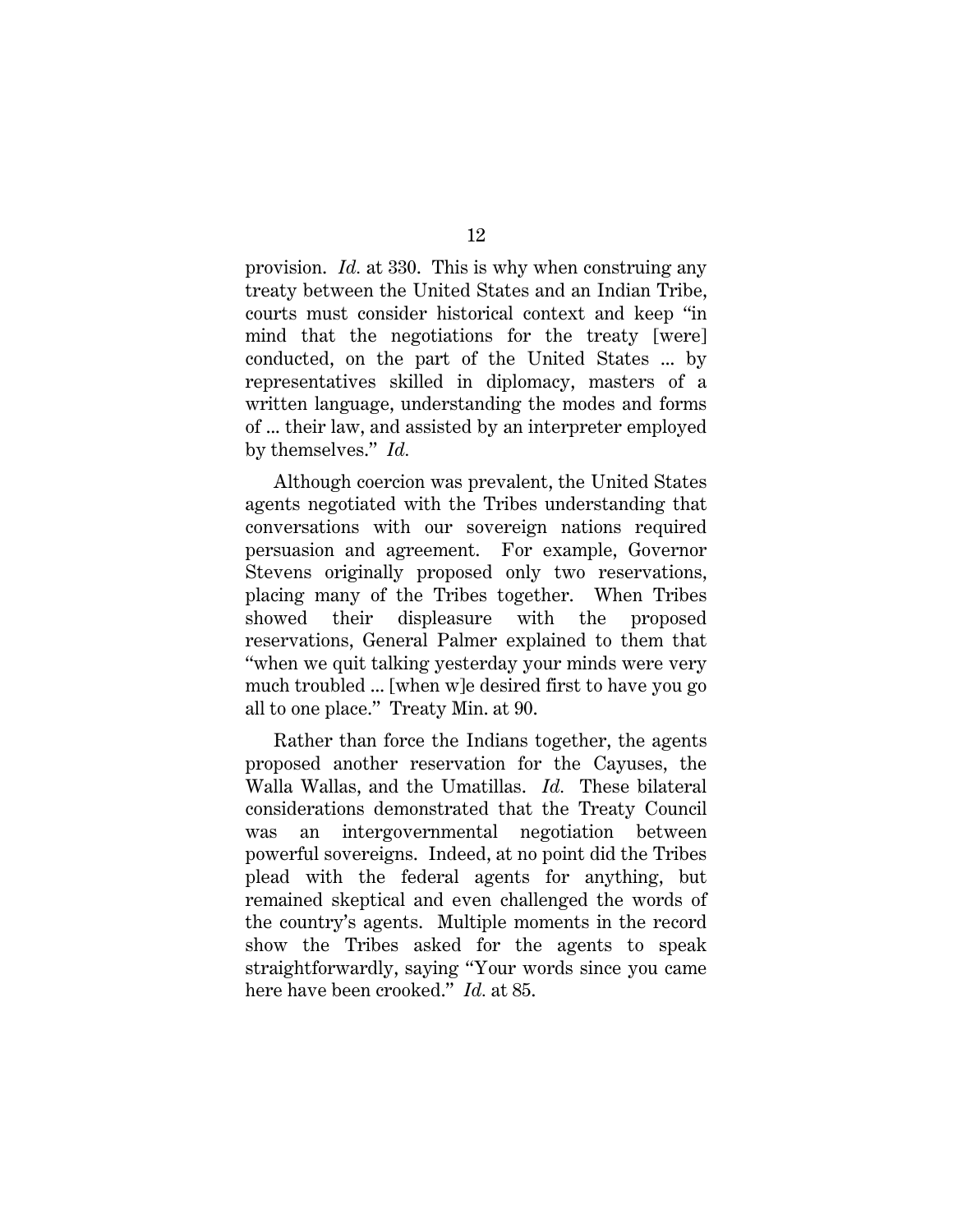Protecting indigenous lands and resources for future use stood imperative for our Tribes. Our Tribes stressed the need to preserve access to their usual and accustomed hunting grounds and fisheries, explaining that these territories were necessary for our survival. Treaty Min. at 75-76. Governor Stevens listened to each Tribe's needs, and hoping to negotiate, he promised important qualities that each reservation offered. For example, many Tribes lived on their lands for roots, berries, wild game, and of course the salmon runs; Governor Stevens specifically emphasized that the reservations offered these qualities. *Id*. at 26, 28, 57, 66. Governor Stevens promised that the Tribes and their lands would be protected from the "bad white men." *See id.* 18, 19, 32, 36. Among other things, Governor Stevens promised the Tribes could travel and trade off-reservation, could go into the plains for buffalo, and could fish at all usual and accustomed places. *See*, *e.g.*, *id.* 26, 69, 106.

With a clear understanding that Governor Stevens and General Palmer represented the words of the President of the United States, *see* Treaty Min. at 52, the Tribes signed their respective treaties at the Walla Walla Treaty Council, like those of Point Elliot. With each signature, the Tribes ceded their homelands in consideration for peace and a guarantee that they preserved and secured their pre-existing rights and cultures. What those practices and cultures are is for the Indian Nations to explain, and for the Courts to give weight to when interpreting the words of our treaties with the United States.

13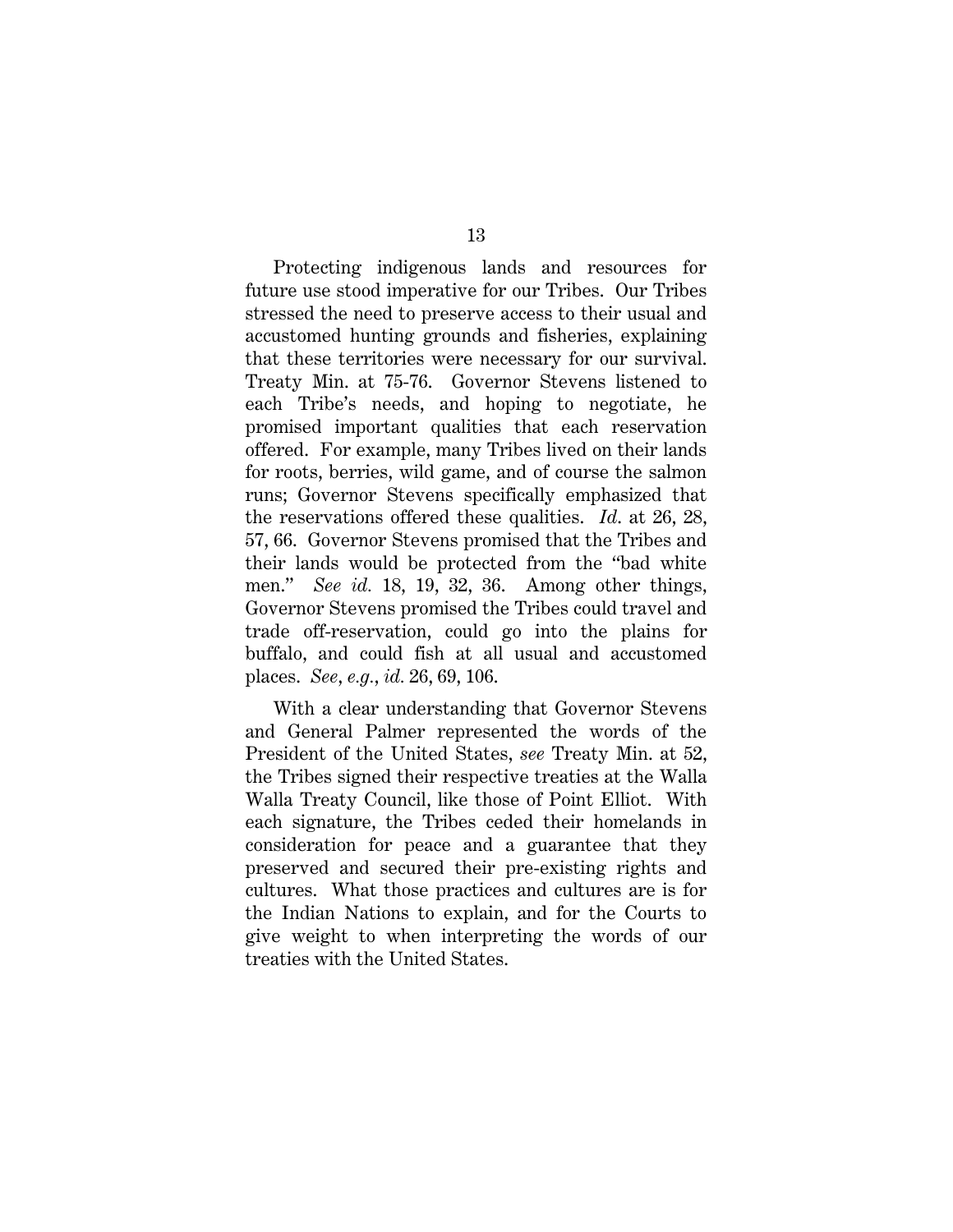## C. Our Actions Today Breathe Life into the Rights and Cultures Preserved Therein.

*"The treaty is, in a way, a founding document. It is like a beginning point in the modern government, you might say, of the [Indians], in that they see this as something that is sacred, it needs to be observed, that it was entered into in good faith, and whose provisions need to be protected at all costs."* 

## - *Yakama Indian Nation*, 955 F. Supp. at 1237-38.

Enjoying the rights preserved by our ancestors has not been easy. For centuries Tribes and their people have exhausted resources to protect what is theirs. With each legal battle, Tribes rely on both the canons of federal Indian law and the bedrock principles of the Constitution.

"A treaty, including one between the United States and an Indian Tribe, is essentially a contract between two sovereign nations." *Washington v. Wash. State Commercial Passenger Fishing Vessel Ass'n*, 443 U.S. 658, 675 (1979), *modified sub nom. Washington v. United States*, 444 U.S. 816 (1979) (citing *Lone Wolf v. Hitchcock*, 187 U.S. 553 (1903)). "When the signatory nations have not been at war and neither is the vanquished, it is reasonable to assume that they negotiated as equals at arm's length. There is no reason to doubt that this assumption applies to the treaties at issue here." *Id*. Accordingly, it is the intention of the parties, and not solely that of the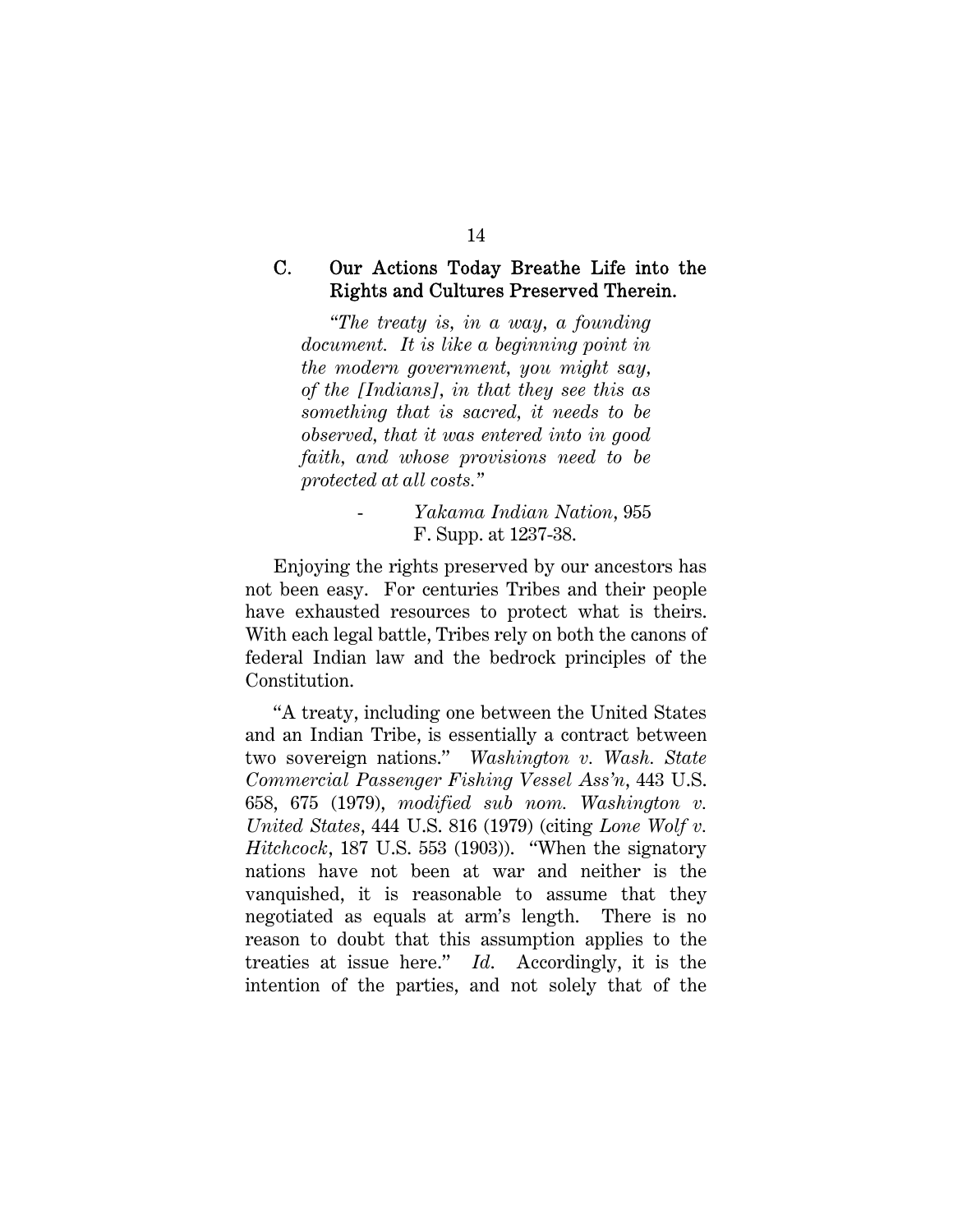United States, that controls any attempt to interpret our Treaties.

This Court has further held the United States, "as the party with the presumptively superior negotiating skills and superior knowledge of the language in which the treaty is recorded, has a responsibility to avoid taking advantage of the other side." *Id.* at 675-76. "[T]he Treat[ies] must therefore be construed, not according to the technical meaning of its words to learned lawyers, but in the sense in which they would naturally be understood by" us. *Id.* at 676 (quoting *Jones v. Meehan*, 175 U.S. 1, 11 (1899)). This Court consistently employs this canon when interpreting our treaties in our favor. *Tulee v. Washington*, 315 U.S. 681 (1942); *Seufert Bros. Co. v. United States*, 249 U.S. 194 (1919); *Winans*, 198 U.S. 371; *Cougar Den*, 139 S. Ct. at 1019 (Gorsuch, J., concurring in the judgment) ("Our job in this case is to interpret the treaty as the Yakamas originally understood it in 1855—not in light of new lawyerly glosses conjured up for litigation a continent away and more than 150 years after the fact.").

For example, when Washington State attempted to violate our treaty right to fish off-reservation, the courts interpreted our treaties to correct it. In the landmark decision of *United States v. Washington*, 384 F. Supp. 312, the courts understood their role. The district court began its opinion stating, "The 'Constitution ... of the United States ... and all Treaties made, or which shall be made, under the Authority of the United States, shall be the supreme Law of the Land; and the Judges in every State shall be bound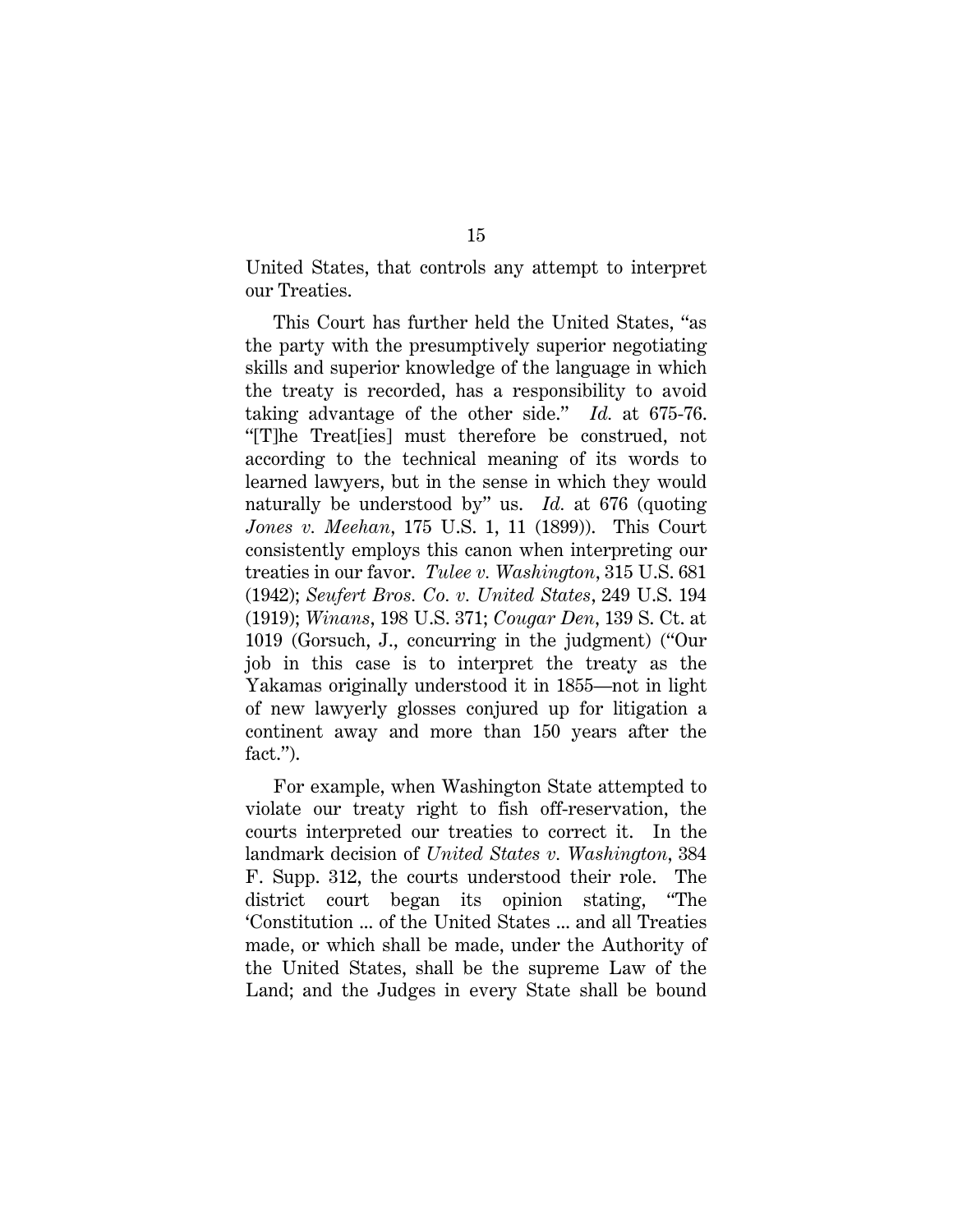thereby, any Thing in the Constitution or Laws of any State to the Contrary notwithstanding.'" *Id.* at 330 (ellipses in original) (quoting U.S. Const. art. VI, cl. 2). Through this lens the court determined our "treaty fishing rights are personal rights held and exercised by individual tribe members" and that our exercise of our preserved treaty rights may only be modified through the "received authority ... from Congress." *Id.* at 337.

Today, we fish as our ancestors had before as this is our right. We go to our usual and accustomed places in reverence to those that fought and died for our ability to do so unburdened. We place our nets throughout "Nch'i-Wana"—the "Great River" ("Columbia River") —and its tributaries, and dip our nets into the streams leading all the way to the headwaters of the Clearwater River. We do this today because promises were made and were subsequently upheld through the judicial role of treaty protection and interpretation.

When Washington State attempted to violate our treaty right to trade and travel, the courts again interpreted the treaty to correct Washington's action. Pursuant to its duty of interpretation, the court acknowledged the testimony of a Yakama elder to find that "[p]rior to the signing of the Treaty, the Yakamas traveled extensively. This far-reaching travel was an intrinsic ingredient in virtually every aspect of Yakama culture. Travel was significant for many reasons, including trade, subsistence, and maintenance of religious and cultural practices. Travel was such an essential component of the Yakamas' way of life that they could not have performed and functioned as a distinct culture in the pla[ne] in which they performed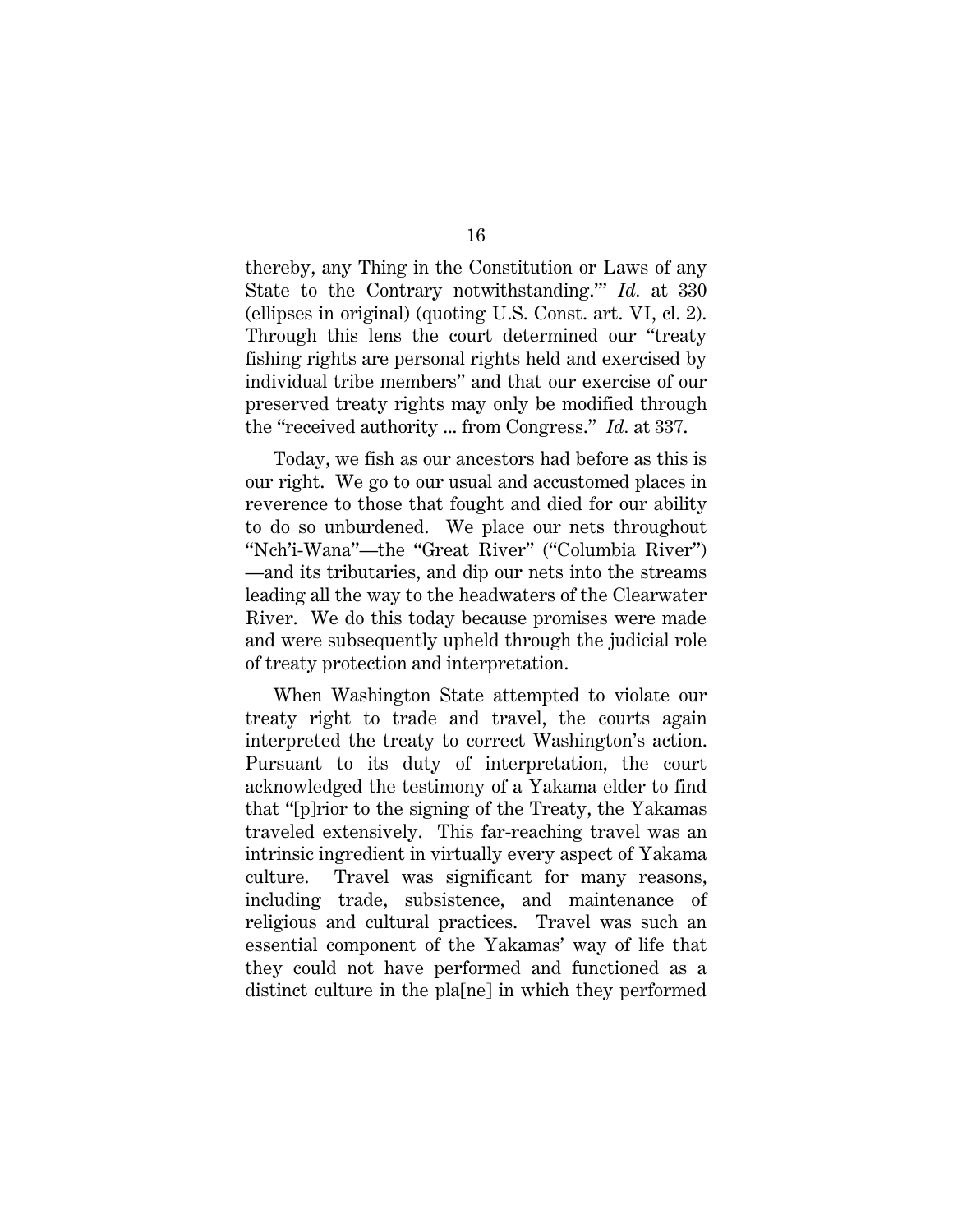and functioned without extensive travel." *Yakama Indian Nation*, 955 F. Supp. at 1238 (alterations and internal quotation marks omitted). The court used its canons of treaty interpretation to conclude that the Yakamas and its members preserved inviolate the right to travel unburdened, and we may therefore continue to do so without state law interference today. *Id.* at 1260.

Washington State did not, and has never, stopped its intentional attacks on our treaty rights. Again, in 2018, Washington State decided to tax *amicus* Cougar Den for its contemporary travel and trade activity of fuel distribution. This Court adhered to the role of the judiciary and interpreted Article III, paragraph I of our Treaty, concluding that Washington's fuel tax "acts upon the Indians as a charge for exercising the very right their ancestors intended to reserve." *Cougar Den*, 139 S. Ct. at 1013 (Gorsuch, J., concurring in judgment) (quotation marks omitted). Today, our Tribes use this right as we travel across the country trading with other tribal nations along "public highways [of the United States] without restriction for [today's] trading endeavors." *Id.* at 1017-18 (Gorsuch, J., concurring in the judgment).

Further, when municipalities of Washington State attempted to zone the Yakama's Closed Area, this Court interpreted our treaty and held firm that our treaty provisions must be upheld. Relying on the district court's factual findings, this Court looked to the promises made and the contemporary status of our closed area. Our closed area is off-limits to the general public, we regulate who may enter, and we determine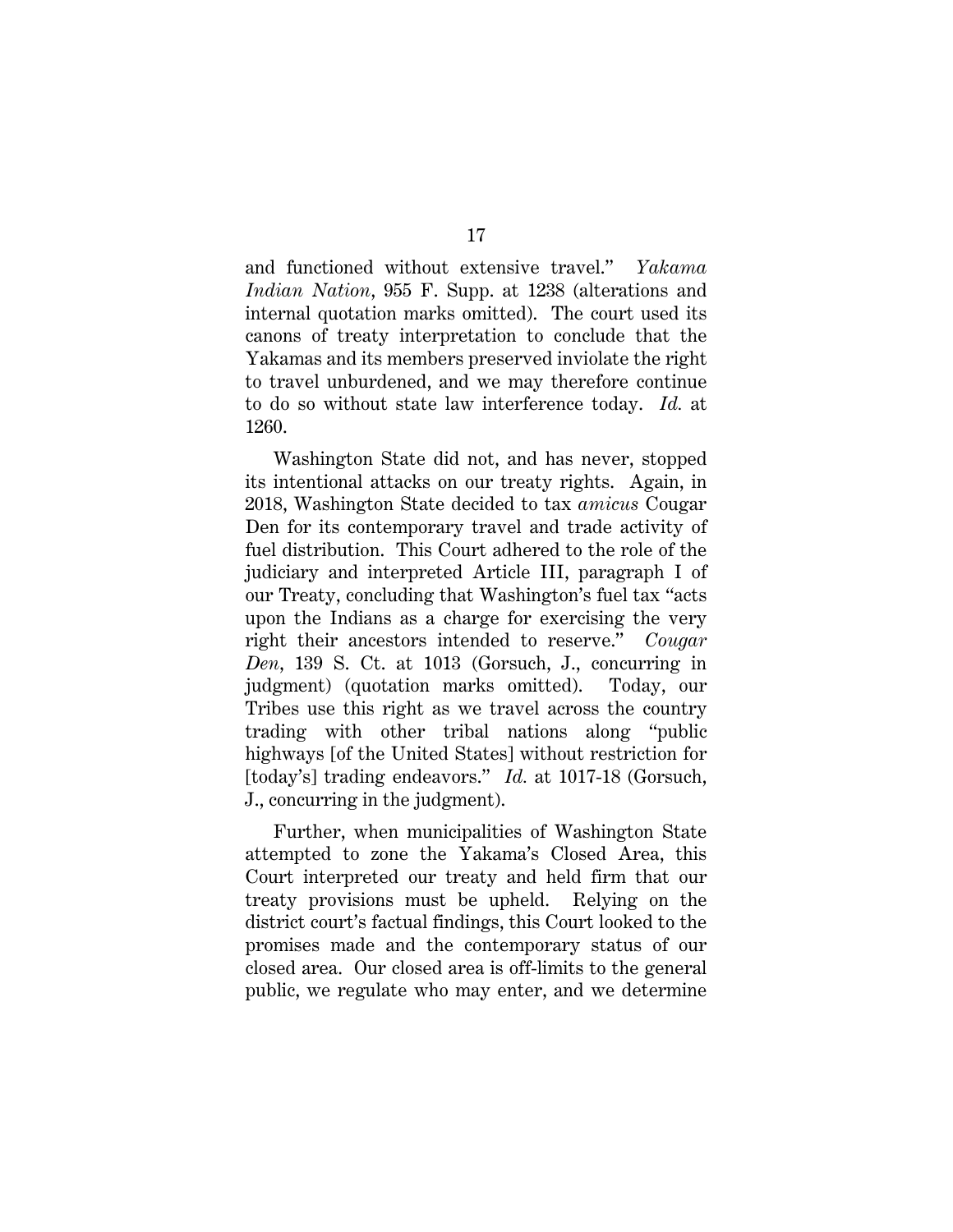what can be built or taken therein. Within this area we practice our Washut religion, we enjoy "the tribal natural resources and ... the treaty right of [our] members to have an area in which they may camp, hunt, fish and gather roots and berries in the tradition of [our] culture." *Yakima Indian Nation v. Whiteside*, 617 F. Supp. 735, 741 (E.D. Wash. 1985) (quotation marks omitted), *aff'd sub nom. Confederated Tribes & Bands of Yakima Indian Nation v. Whiteside*, 828 F.2d 529 (9th Cir. 1987), *aff'd in part, rev'd in part sub nom. Brendale v. Confederated Tribes & Bands of Yakima Indian Nation*, 492 U.S. 408 (1989). Here we gather together in peace, practicing our preserved ways within our traditional encampments, places, or even within the old home of the xwyáach - sweathouse.

With every traditional act and word we speak we intentionally breathe life into the promises preserved in our treaties. With every pour of the water on the hot stones in the sweathouse, we inhale the same medicines our grandfathers breathed as they prepared to approach Governor Stevens during treaty times. With every piece of regalia made and every dance at our powwows, we remember the souls of our people. And with every good transferred from our trucks, every gallon of fuel traded, each elk taken, and every fish caught today we honor the words within the sacred documents we call our Treaties.

The above written words offer no equity to the reverence we, as Indian People, and this Court must give treaties. Therefore, they should not be rendered meaningless in the face of judicial discretion.

18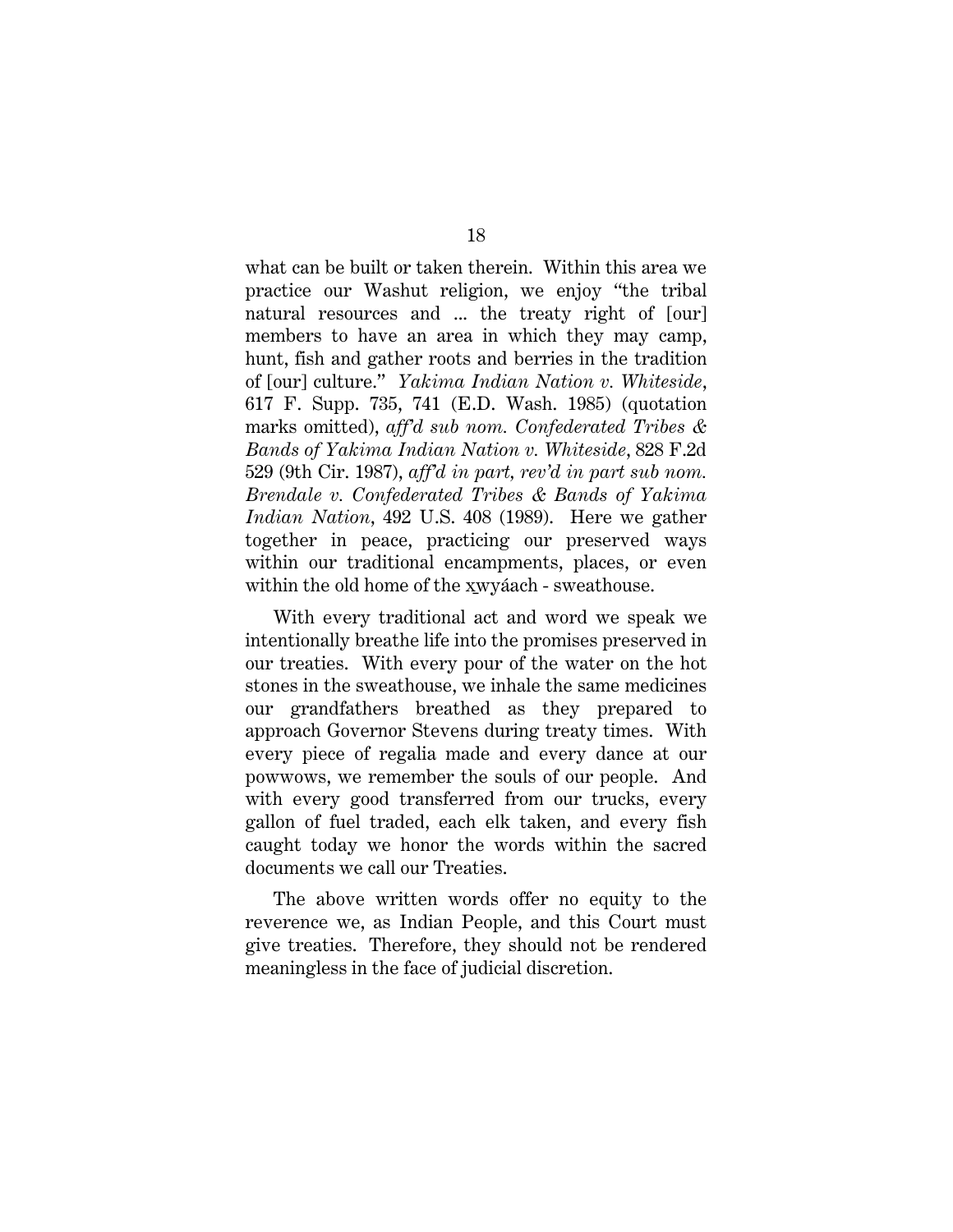## II. THE FEDERAL GOVERNMENT'S CONSTITUTIONAL ROLES FOR TREATY RELATIONS ARE CLEAR: THE EXECUTIVE ENFORCES, THE LEGISLATIVE AFFIRMS AND APPROVES, AND THE JUDICIARY INTERPRETS.

The Ninth Circuit below created a paradox that requires this Court's correction. In 1997, the United States recognized Snoqualmie as a treaty signatory Tribe to the Treaty of Point Elliot. *See* Final Determination, 62 Fed. Reg. at 45,865. In 2020, the Executive affirmed the Tribe's status as a treaty signatory and reestablished a small section of the Tribe's ancestral homeland, taking it into trust under federal law. *See* Sweeny Letter. Rather than respect the actions of the Legislature and Executive to conclude Snoqualmie retained its rights within its treaty, both the district court and the Ninth Circuit usurped their delegated power to conclude the exact opposite.

## A. The Powers Conferred on the Legislative and Executive Branches of Government.

"Federal supremacy is a bedrock principle of Indian law." Cohen's § 2.01[2] at 111. This dates back to the Proclamation of 1763 where King George I declared that only the Crown, and not the colonies, was authorized to interact with the Indian Tribes. *Id.* Contemporary federal power to regulate Indian affairs derives from the text and structure of the Constitution. *Id.* § 5.01[1] at 383; *see United States v. Lara*, 541 U.S. 193, 200 (2004). The text of the Constitution refers to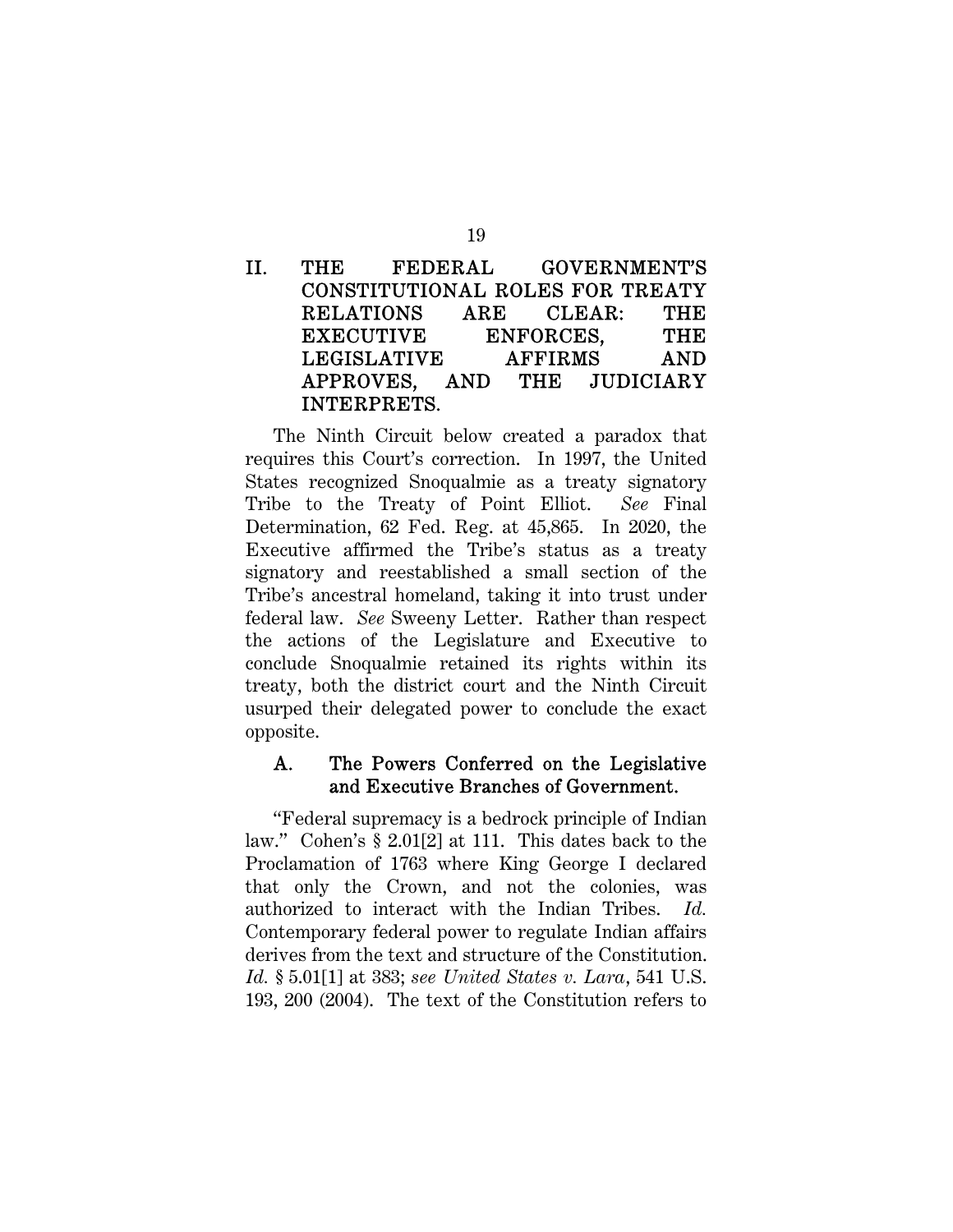Indians and Indian Tribes in the commerce clause and the apportionment clauses of Article I and the Fourteenth Amendment. In addition, Article II's treaty clause, while not explicitly referencing Indian Tribes, has played a major role in structuring the government-to-government relationship between Tribes and the United States.

Congress holds a "plenary and exclusive" authority over Indian affairs. *See Lara*, 541 U.S. at 200. The term "plenary" indicates the scope of congressional power to legislate in the area of Indian affairs, and the term "exclusive" refers to the supremacy of federal over state law. Therefore, to determine whether a Tribe possesses certain rights or a reservation, "there is only one place [this Court] may look: the Acts of Congress." *McGirt v. Oklahoma*, 140 S. Ct. 2452, 2462 (2020).

Centrally, federal Indian law protects Indian Tribes and ensures their rights will not be illegitimately abrogated, as they were by the Ninth Circuit below. *See* Cohen's § 2.02[1] at 113. This Court "ha[s] required that Congress' intention to abrogate Indian treaty rights be clear and plain," and "in the absence of [an] explicit statement, 'the intention to abrogate or modify a treaty is not lightly imputed to the Congress'" because "Indian treaty rights are too fundamental to be easily cast aside." *United States v. Dion*, 476 U.S. 734, 738-39 (1986) (citations omitted).

 Executive authority over Indian affairs flows from the President to the Secretary of the Interior and is then further delegated to the Bureau of Indian Affairs ("BIA"). *See* 25 U.S.C. §§ 1, 1a, 2; 43 U.S.C. § 1457.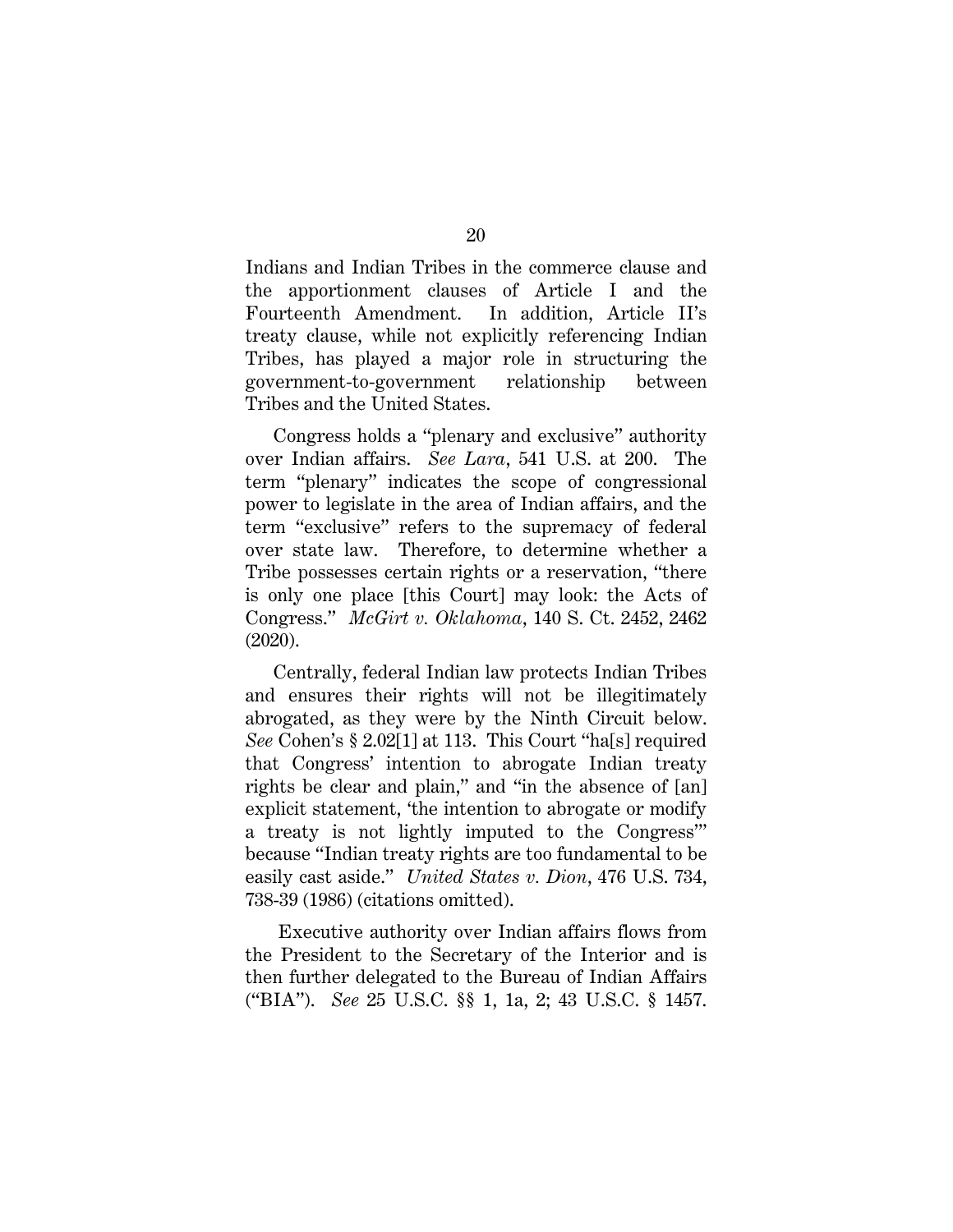Historically, the Executive held the power to engage Tribes for the purpose of making treaties, to be later ratified by Congress. U.S. Const. art II, § 2. Today, the Executive Branch holds significant authority in Indian affairs, but this authority results from delegations by Congress. *See, e.g.*, 25 U.S.C. § 2. Through these delegations, the Executive manages "all Indian affairs and ... all matters arising out of Indian relations." *Id.* The Executive may prescribe "regulations as [it] may think fair for carrying into effect the various provisions of any act relating to Indian affairs." *Id.* § 9. Given such broad Executive authority and the Executive's directive to service Indian affairs, the deference a court must give pursuant to that authority proves critical. *See Baker v. Carr*, 369 U.S. 186, 212 (1962); *Blake v. Am. Airlines, Inc.*, 245 F.3d 1213, 1215-16 (11th Cir. 2001).

The Executive Branch determined that Snoqualmie stands as a party to the Treaty of Point Elliot, which Congress ratified in 1859. A judicial determination contradicting these actions represents a decision contrary to the plenary authority of the Legislative Branch and the policy determinations of the Executive. This cannot occur. "Absent explicit statutory language, [the courts must be] extremely reluctant to find congressional abrogation of treaty rights and there is no reason to do so here." *Fishing Vessel*, 443 U.S. at 690 (internal citation omitted).

## B. The Judiciary's Limited Role.

*"Plenary authority over the tribal relations of the Indians has been exercised by Congress from the beginning,*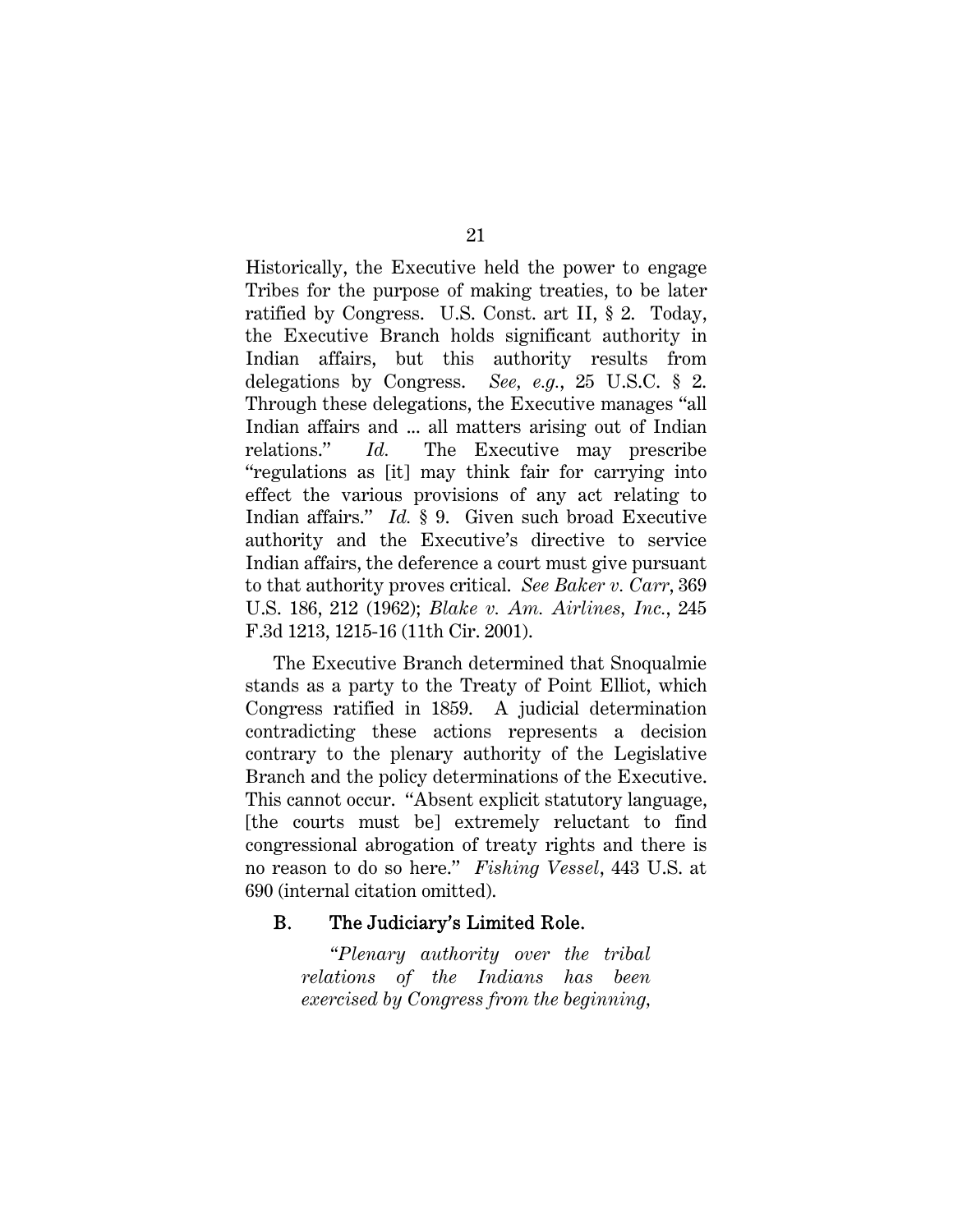*and the power has always been deemed a political one, not subject to be controlled by the judicial department of the government."*

### - *Lone Wolf v. Hitchcock*, 187 U.S. 553, 565 (1903).

The Constitution does not grant the Judicial Branch authority to make independent determinations in Indian affairs. An Act of Congress is therefore required to conclude that a Tribe lacks the rights expressly reserved in its Treaty. Executive and legislative actions guide the courts as they make determinations pursuant to the law and the Constitution. It is "the provisions of Congress, passed in the exercise of its constitutional authority ... if clear and explicit, [that] must be upheld by the courts, even in contravention of express stipulations in an early treaty." *Dion*, 476 U.S. at 738 (ellipsis in original) (quotation marks omitted).

The decisions below step beyond the judicial role. Even in the late nineteenth and early twentieth centuries, the courts avoided novel questions of Indian law. Rather than approach an issue blind and without clear congressional or executive guidance, courts would invoke the political question doctrine as precluding judicial review of issues committed to Congress. *Lone Wolf*, 187 U.S. at 565; *see Beecher v. Wetherby*, 95 U.S. 517, 525 (1877); *see also* Nell Jessup Newton, *Federal Power over Indians: Its Sources, Scope, and Limitations*, 132 U. Pa. L. Rev. 195, 221-24 (1984). What has remained subject to judicial review are the administrative processes, and the constitutional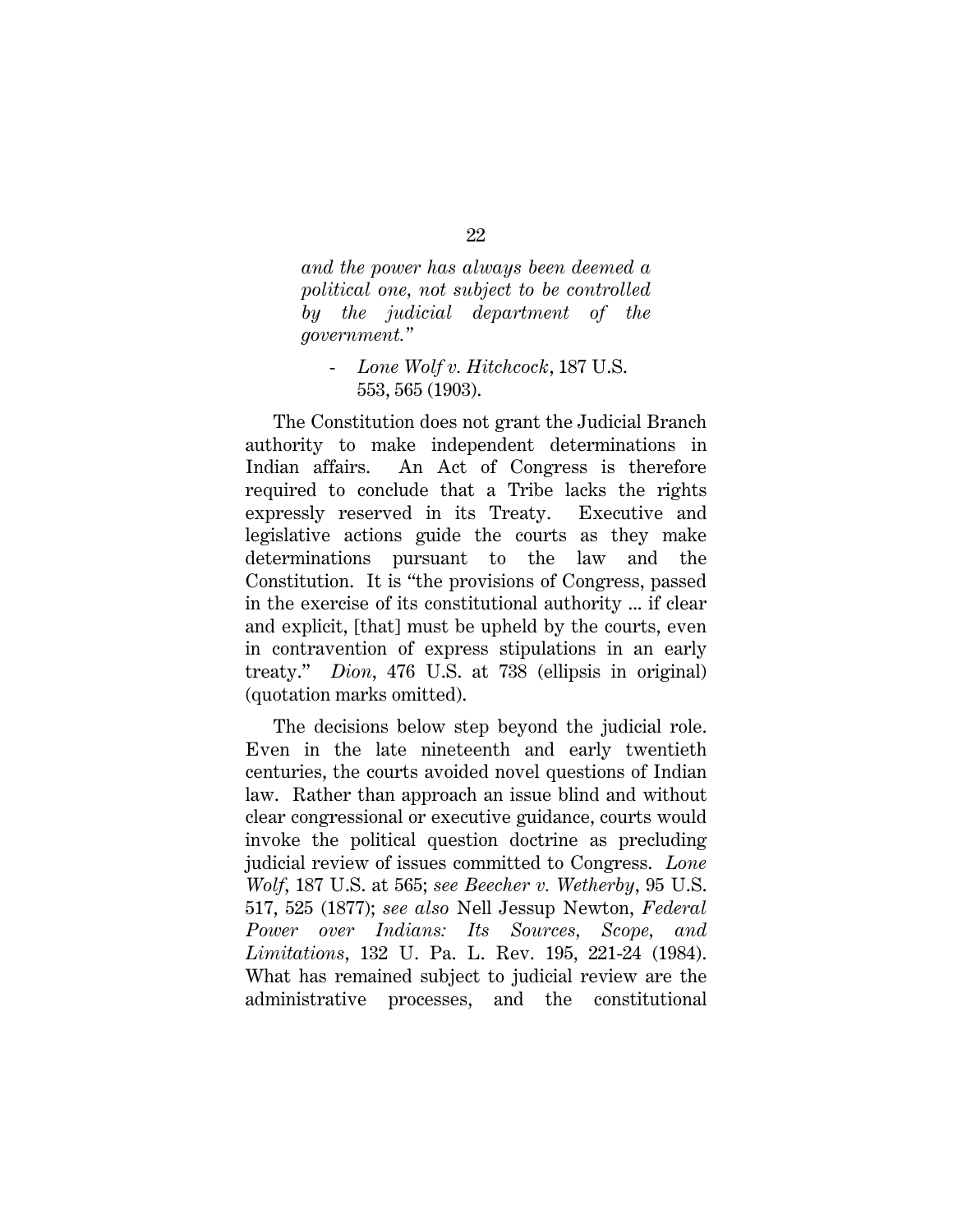limitations thereof, followed by the Executive and Congress when making decisions of Indians affairs. *See Samish Indian Nation v. United States*, 419 F.3d 1355, 1369-73 (Fed. Cir. 2005) (discussing that recognition itself is generally unreviewable, but the courts may review whether the BIA followed the appropriate law and procedure).

This Court in *McGirt* emphasized the limited function of the courts, explaining that the judiciary holds no role in making decisions of Indian affairs. 140 S. Ct. at 2462. The Court followed the well-traveled path shaped by itself, remembering that "long ago [it] held that the Legislature [is the entity that] wields significant constitutional authority when it comes to tribal relations, possessing even the [conflicting] authority to breach its own promises and treaties," *id.* (citations omitted), whereas the courts do not.

It is pursuant to this principle, that even when tempted or the laws suggest an intended abrogation, the courts stand confined within their constitutional prerogatives, and may not deliver that final push absent clear direction. *See id.*

### **CONCLUSION**

The Legislative and the Executive Branches of our federal government recognized and established that Snoqualmie is a signatory to the Treaty of Point Elliot. No act by Congress has changed this fact. The courts are bound by these actions and must uphold treaty rights as the supreme law of the land. Any step otherwise disrupts our democratic system of